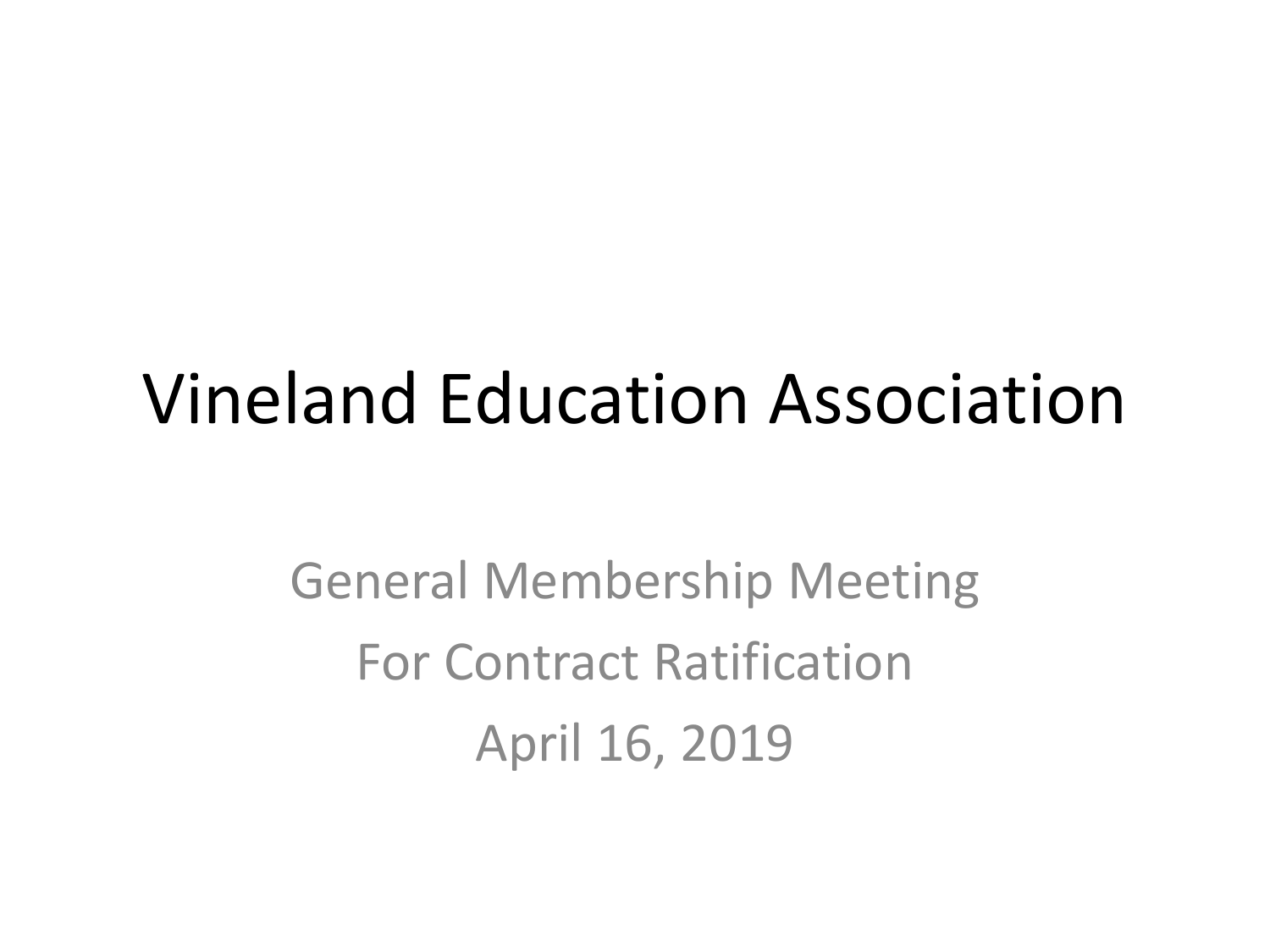# Agenda

- 1. Review of Agreement changes
- 2. Presentation of Salary Guides
- 3. Member questions on this Memorandum of Agreement.
- 4. Any other member questions.
- 5. Adjournment
- 6. Voting on Thursday, April 18 at your building.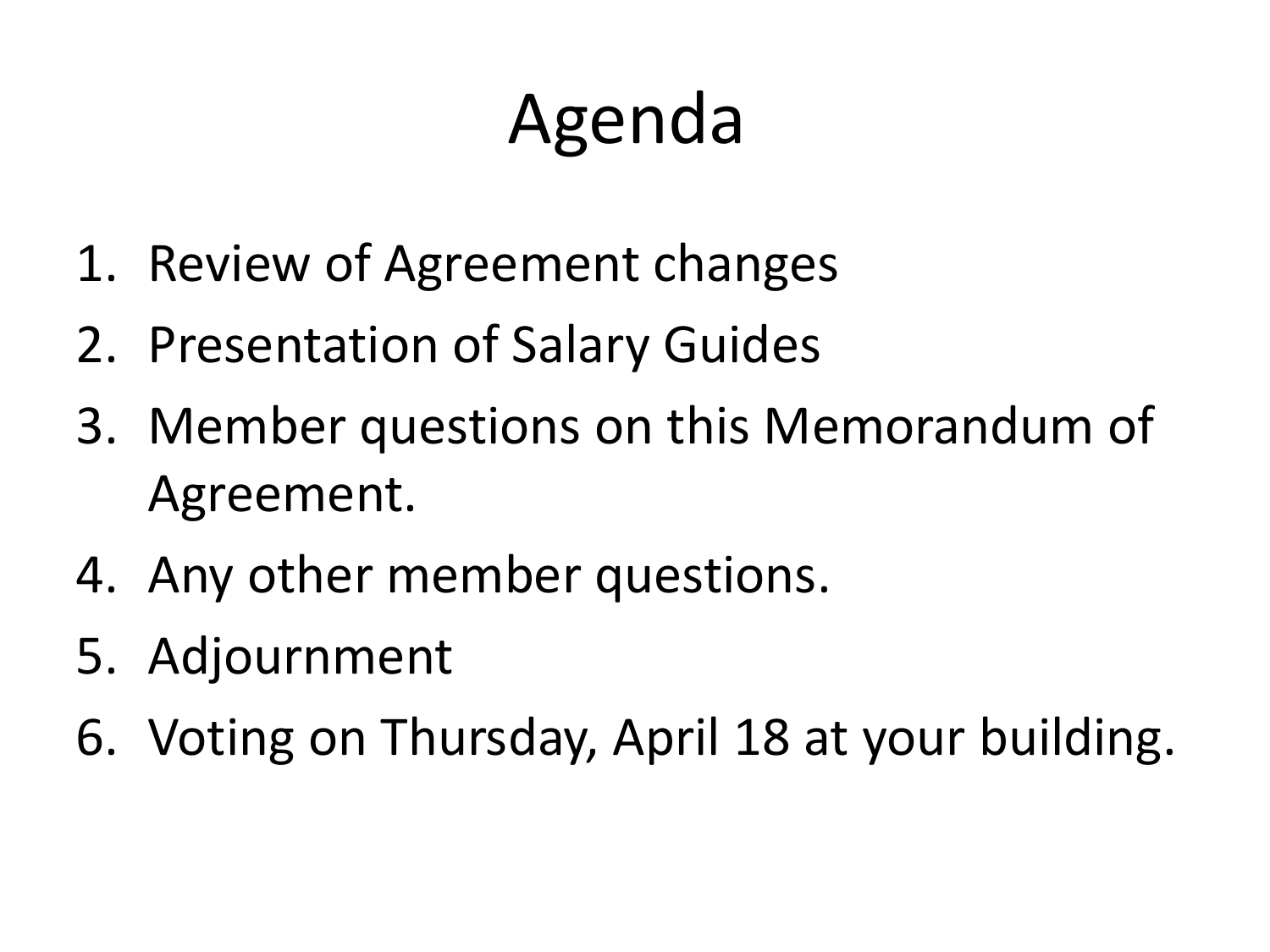### Unprecedented

- The VEA and Board have never had to reach Fact-Finding before.
- The district faces a multi-million dollar budget deficit as Sweeney shifts Adjustment Aid.
- Our demographics continue to cost us.
- Health insurance is a major cost-driver and impediment.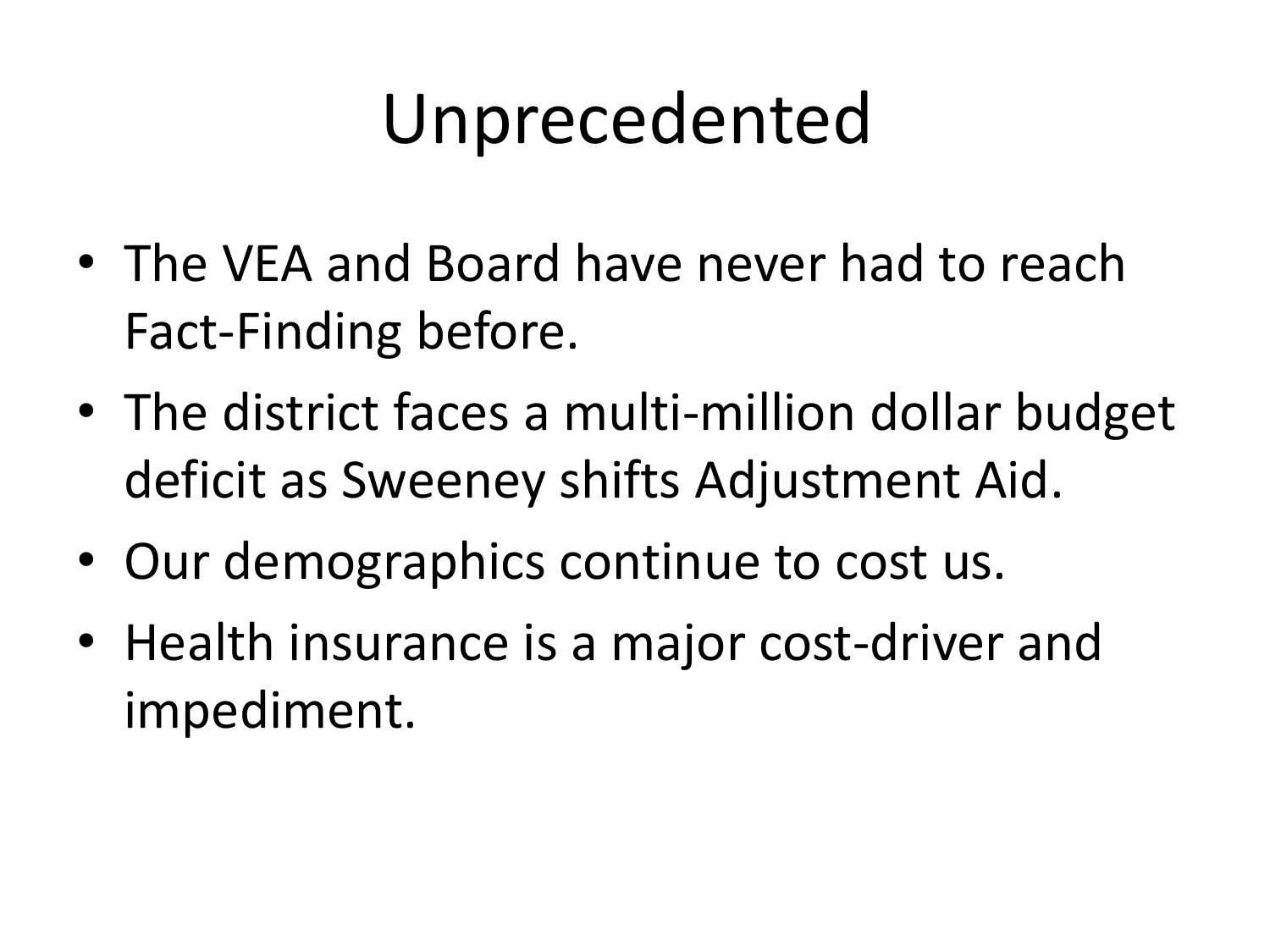# Bargaining Began Fall 2017

- Impasse after multiple bargaining sessions in winter and spring. Wedge Issues: time, money and insurance. Many editorial issues OK'd or items withdrawn.
- Spring 2018: Joint filing for mediation with PERC
- Two mediation sessions with PERC mediator Anthony Bagliore. Mediation fails after Board declines to answer our compromise proposal.
- Bagliore recommended parties to Fact-Finding.
- Fact-Finder Robert Glasson appointed and settlement reached Feb. 28.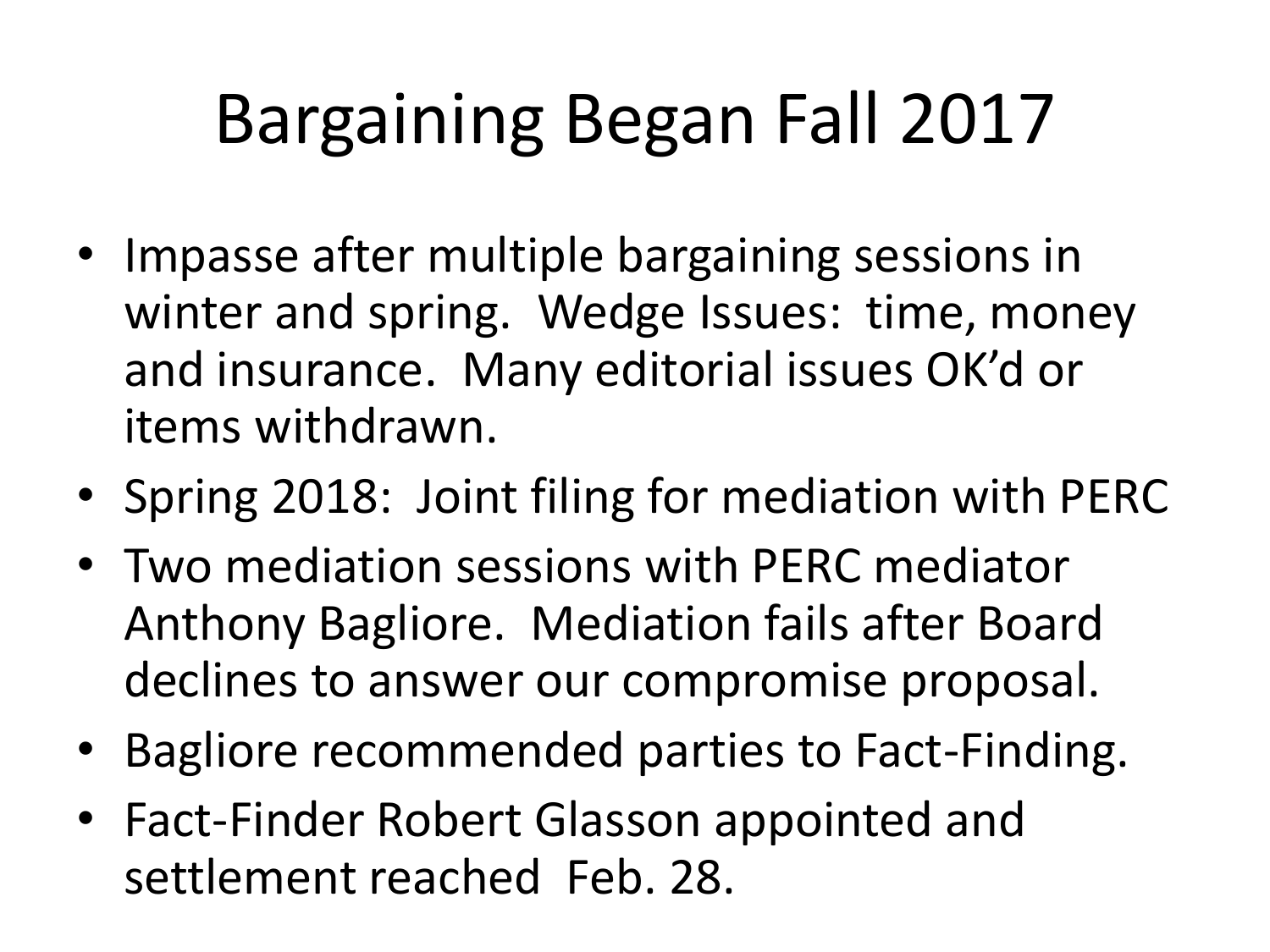# We wouldn't agree to:

- Reduce the President's ability to represent members during the workday.
- Pro-rated sick and personal time each year while on leave or only earned if you worked at least half of the workdays of the month.
- Increase in prescription co-payment to \$15/25/40.
- Eliminate teacher moving expense
- High co-insurance, co-pay health plan that would have potentially cost members up to \$6,350 single / \$12,700 family maximum out of pocket costs. (from \$400 / \$800)
- Medical Co-pays from \$15 to \$20/30/100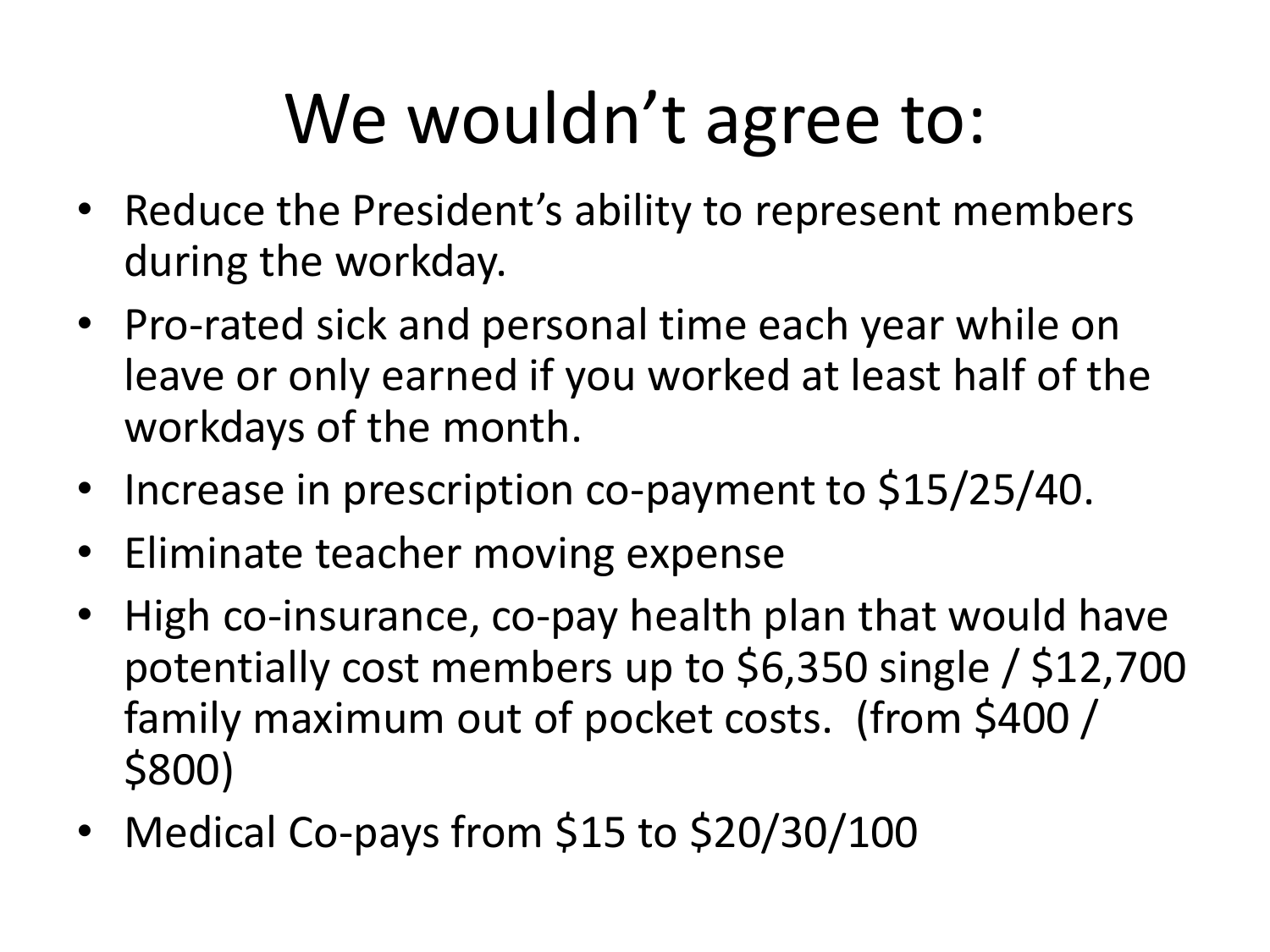### We wouldn't agree to:

- No arbitration for fired non-tenured
- Teachers responsible for maintaining their own websites "and shall update it as necessary but not less than once per week."
- Insurance "equal to" to "substantially similar"
- Ability to reduce increments in disciplinary cases immediately (contrary to law)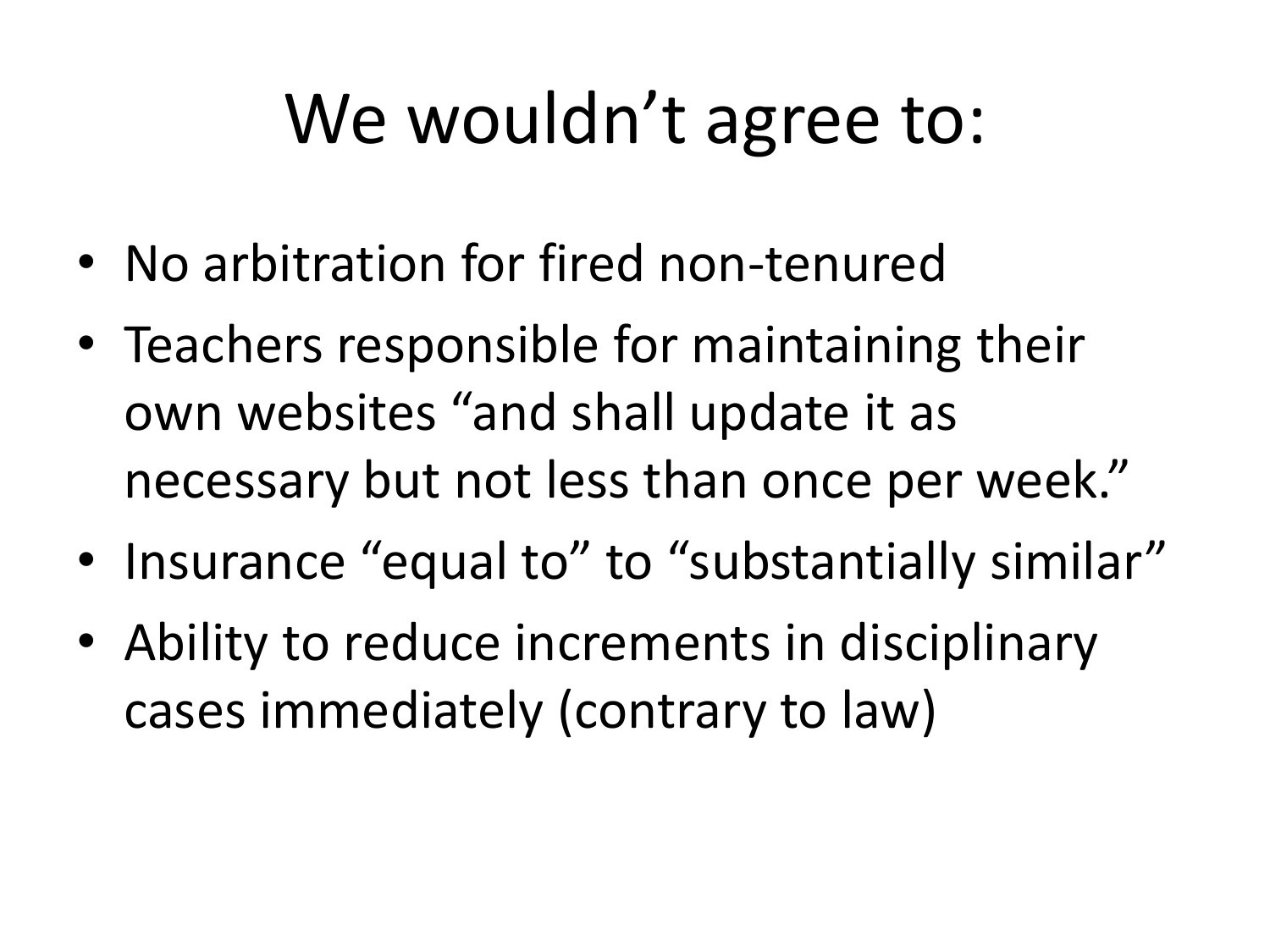# We tried, but didn't get:

- Ch. 78 reduction to no more than 22% of premium (first tried Tier 3 and 2)
- Stipend for translation service
- Increase salary for Civil Service bilingual title
- Full time release for Assn. President
- Limiting amount of pupil contact time without a break
- 10 month clericals first right of refusal for 12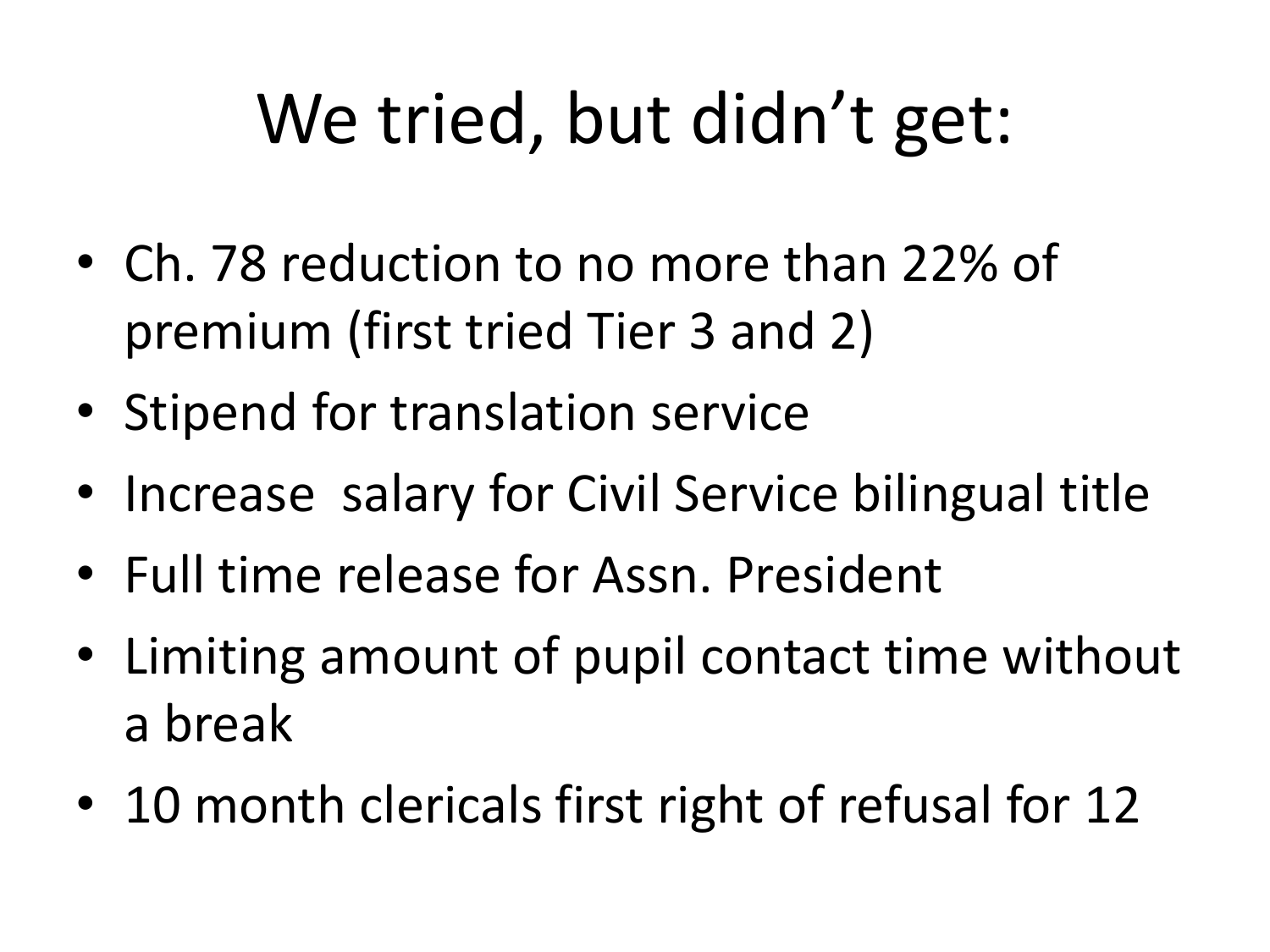# We tried, but didn't get:

- Increase in preparation time
- Mandatory CPT for regular ed./ICR teachers of 20 minutes per week.
- Additional pensionable salary for athletic trainers
- Eliminate online, virtual, distance learning for courses in which current staff hold certificates
- No substitutes in vacancies
- Require DEAC to meet annually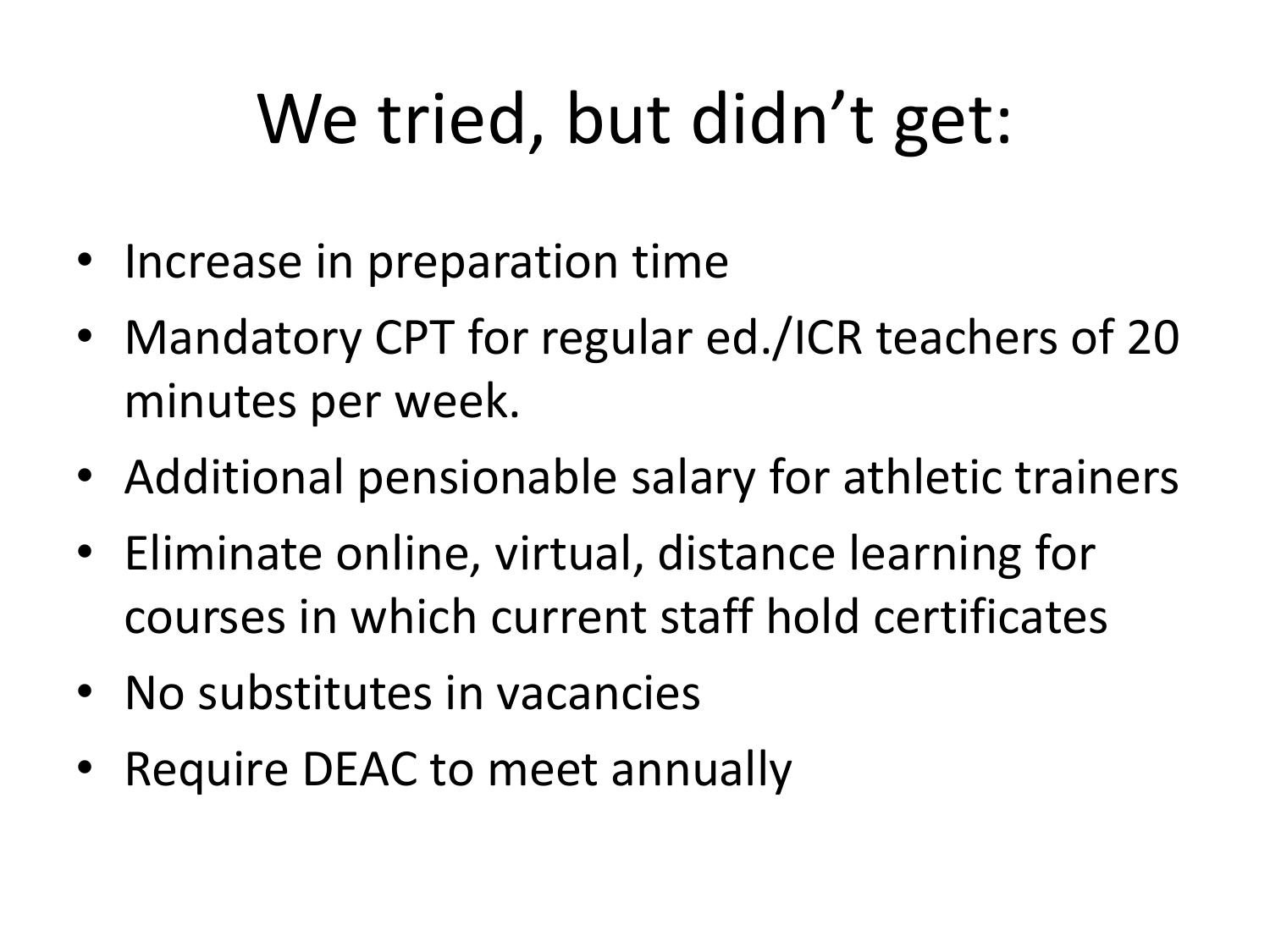### We tried, but didn't get:

- Adding new Schedule B positions: increase JROTC, Instrumental and String Ensemble for elementary, Testing Coordinators at \$2,500
- Sick day bank for clerical staff and teaching staff members eligible to donate up to 3 personal days to fellow members.
- World language teachers shall not be required to translate for meetings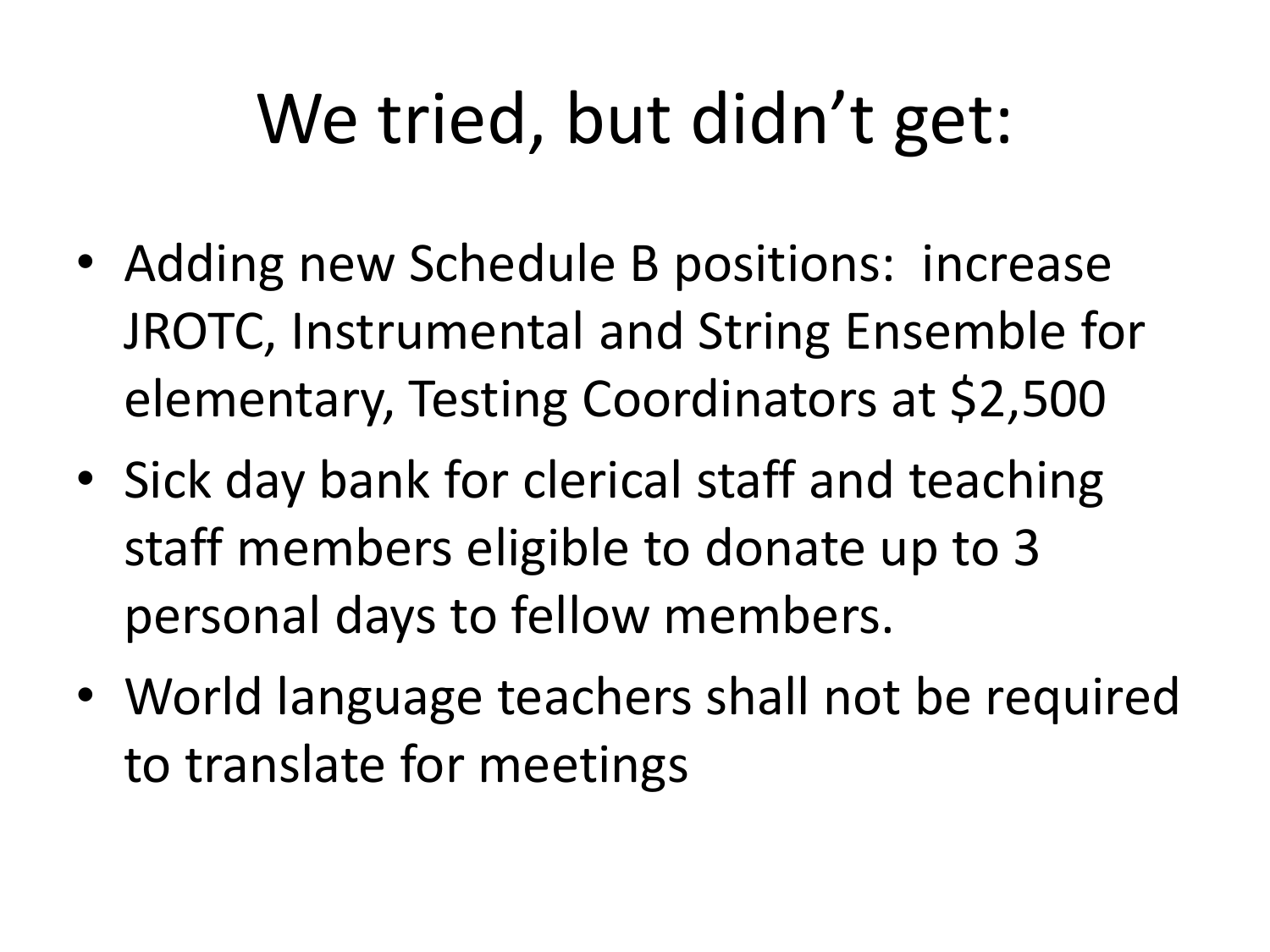# Editorial Changes

- See your handout
- Switch to Word File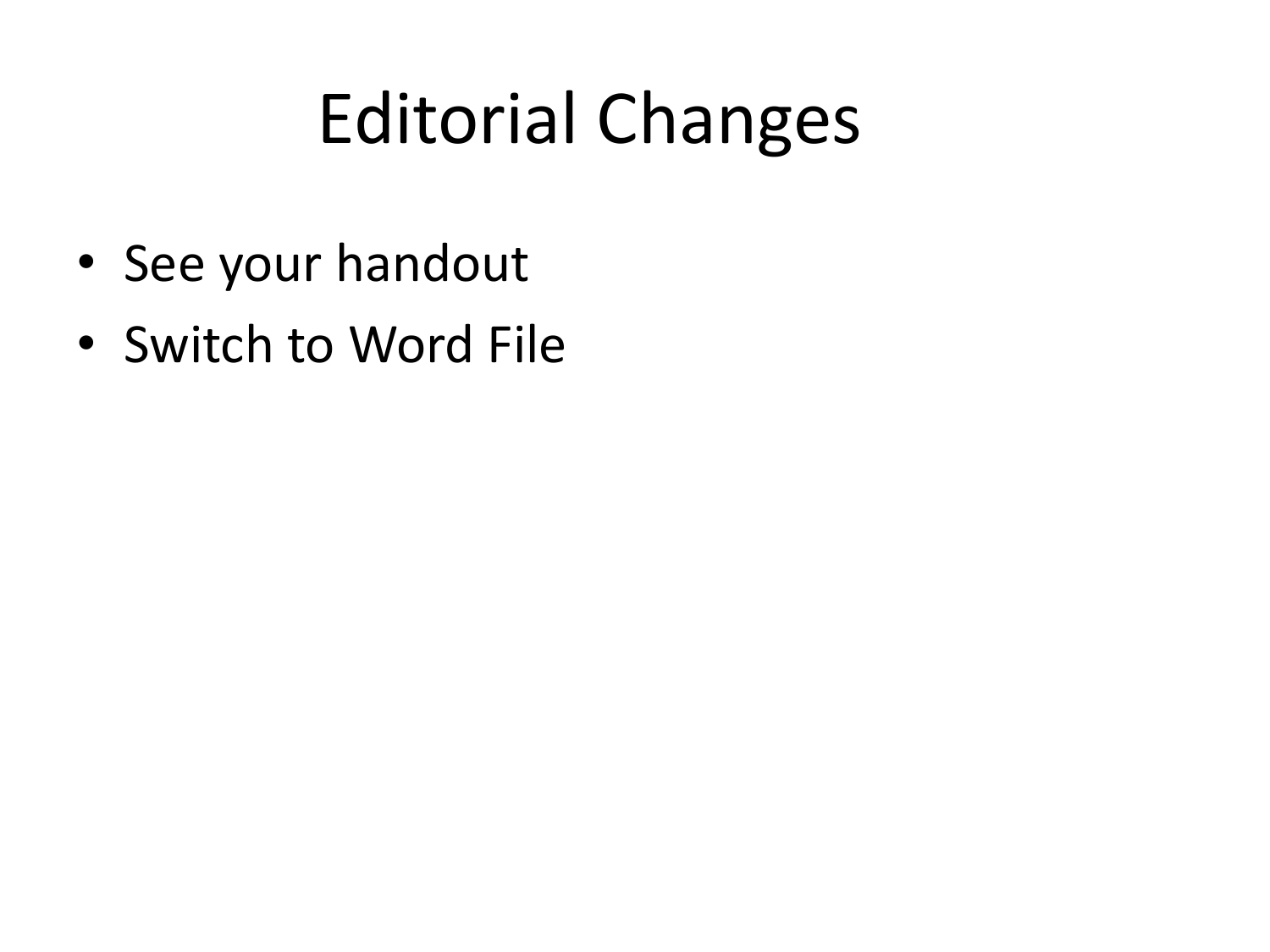### Substantive Changes

- Work Day Middle School next year
- 10 minutes before/after, 40 minute prep., 40 minute lunch, up to 320 minutes of pupil contact (teaching) time.
- Loss of Common Planning Time
- High School same effective in 2021
- Loss of 5 minutes of lunch and prep.
- In exchange for higher salaries. Bought time.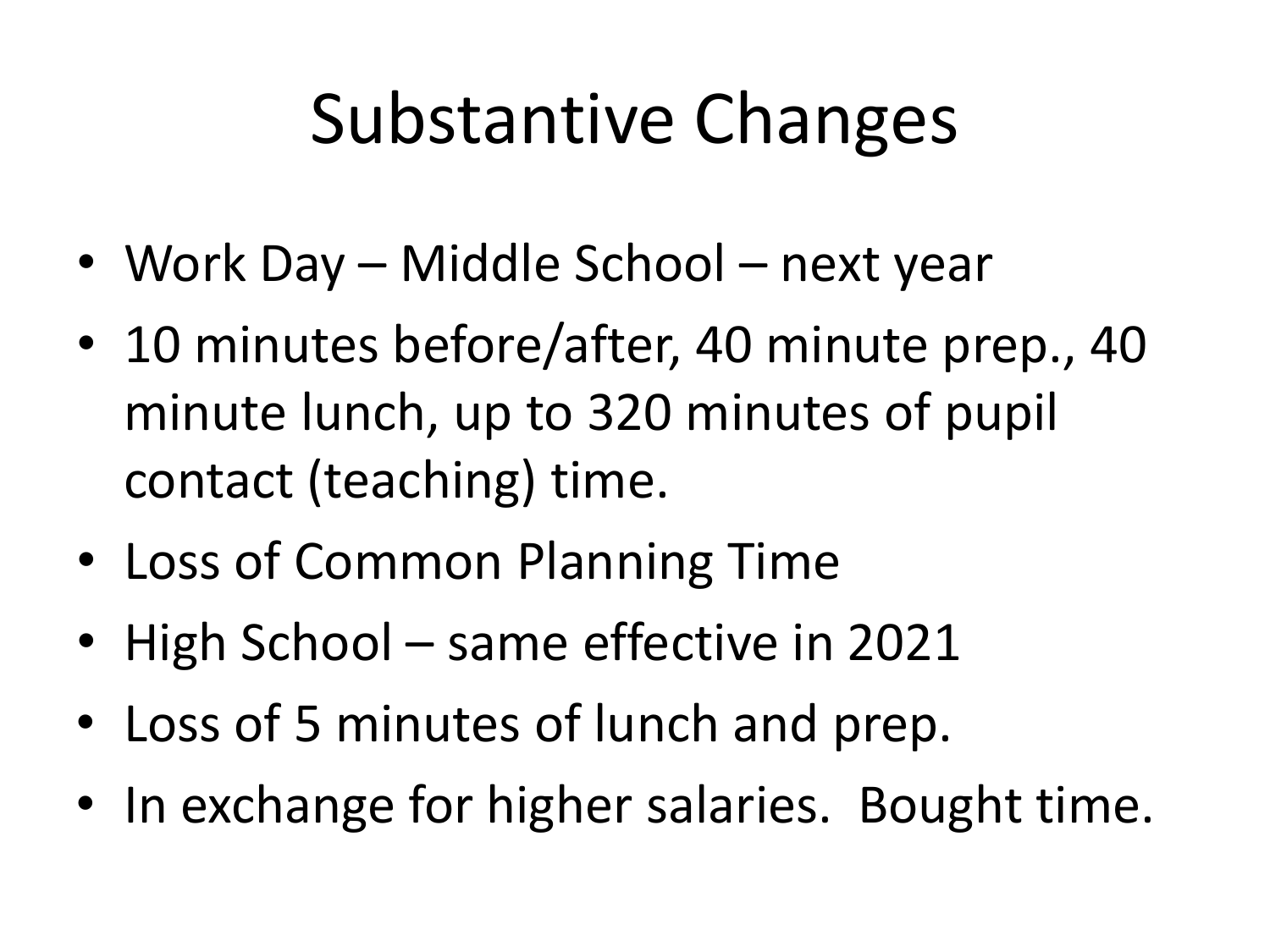# Substantive Change

- No more payment in lieu of insurance
- Why?
- A concession to free up \$600,000 and help fund the settlement.
- Only a fraction of members benefited.
- Reallocating that money helps all members in salary and pension.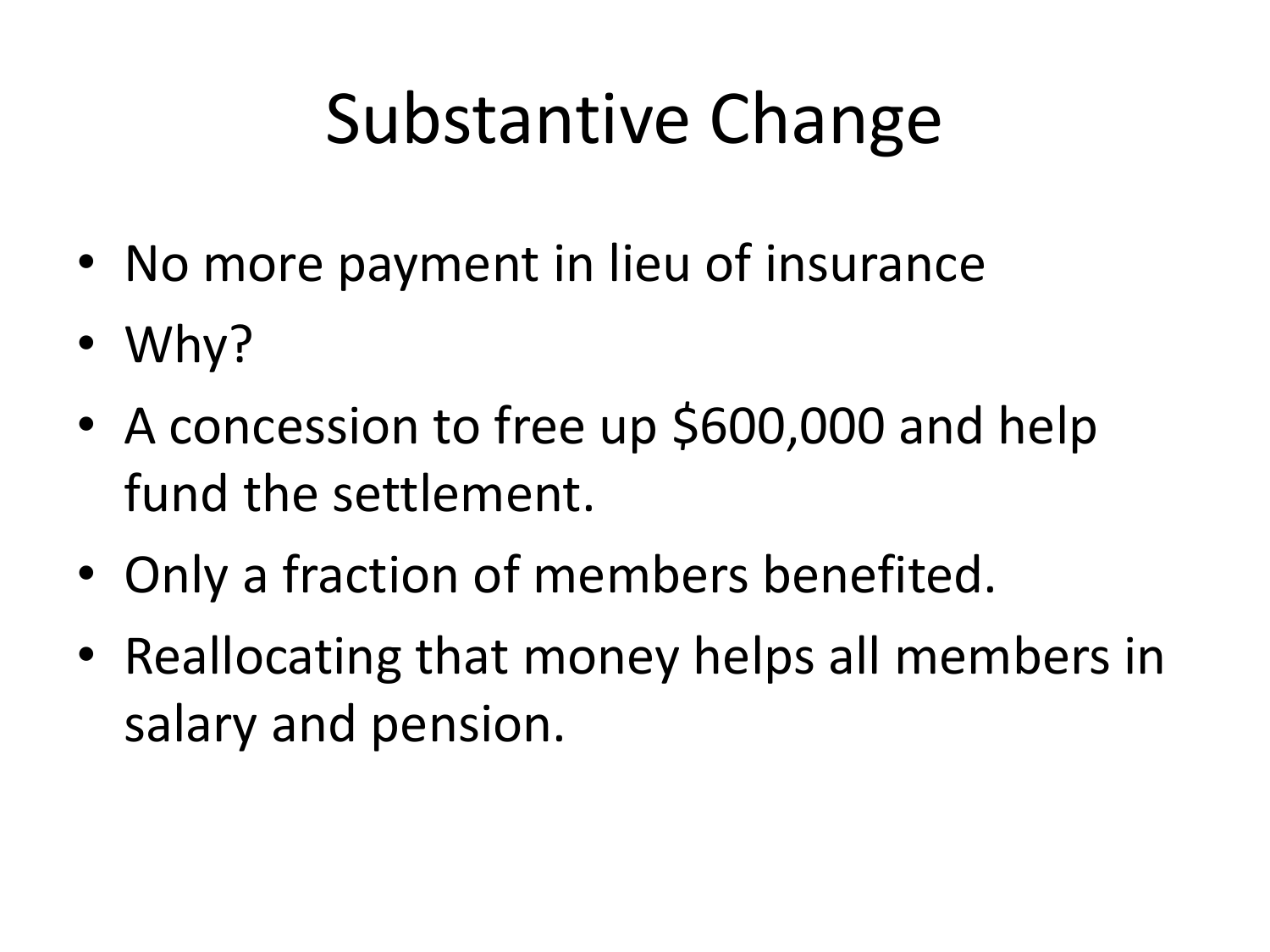### Salary:

| $\bullet$ Us  |         | Them          |
|---------------|---------|---------------|
| • $4.25%$     |         | $\Omega\%$    |
| $\cdot$ 3.25% | 6/28/18 | 2.35(2), 2.25 |

#### • Increment Costs (Combined): 2.08% 1.86% 1.76%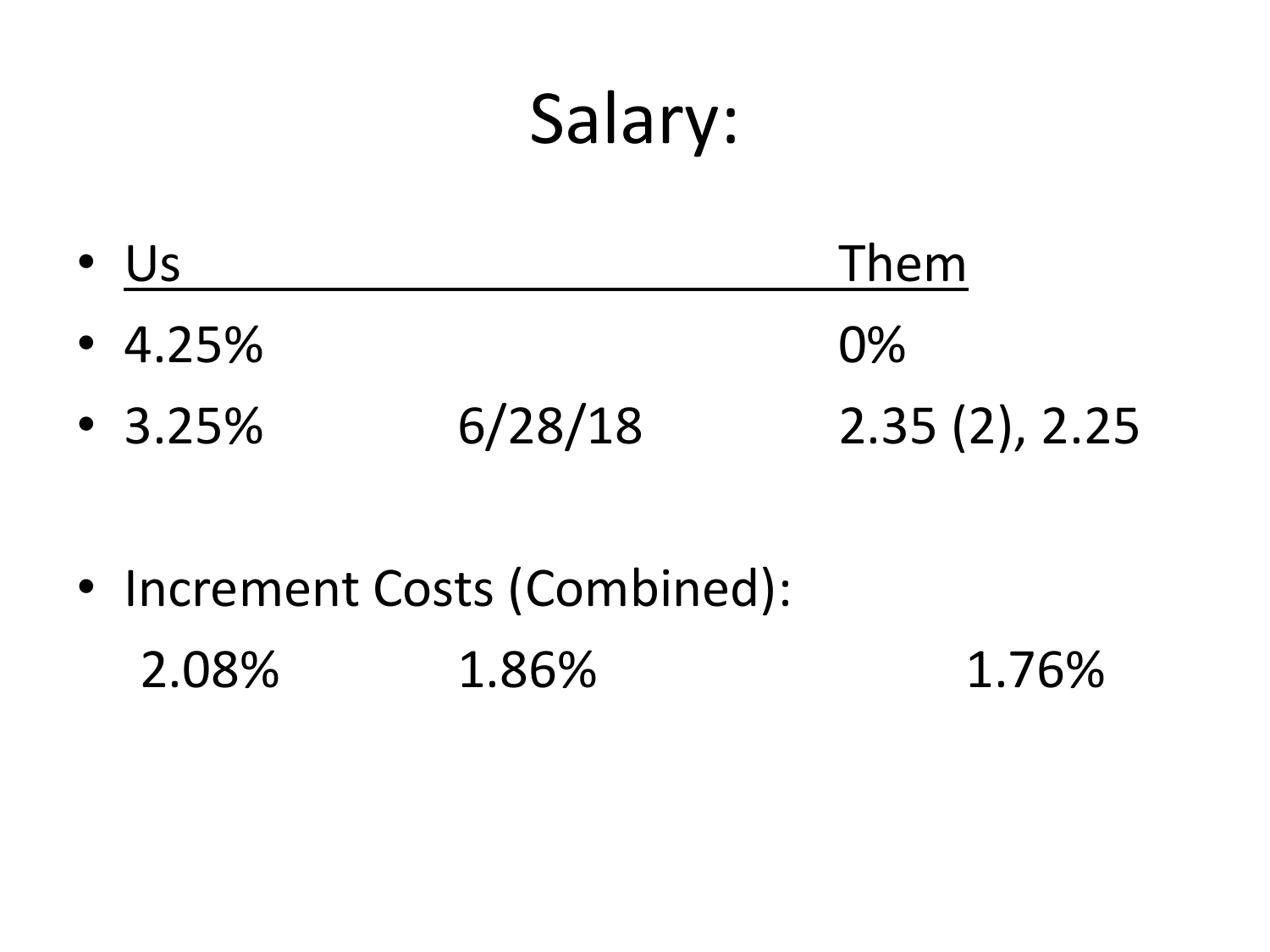# Salary

- Step movement in *all three years*.
- Raise for this year *retroactive* to July 1.
- Higher than county average (2.7%) each year: 2.75%, 3.192%, 2.9%
- \$700 to the top of the secretarial guide in each year. (\$2,100 over 3 years)
- \$1,000 to the top of the certificated guide in each year. (\$3,000 over 3 years)
- Increases your final average salary / pension.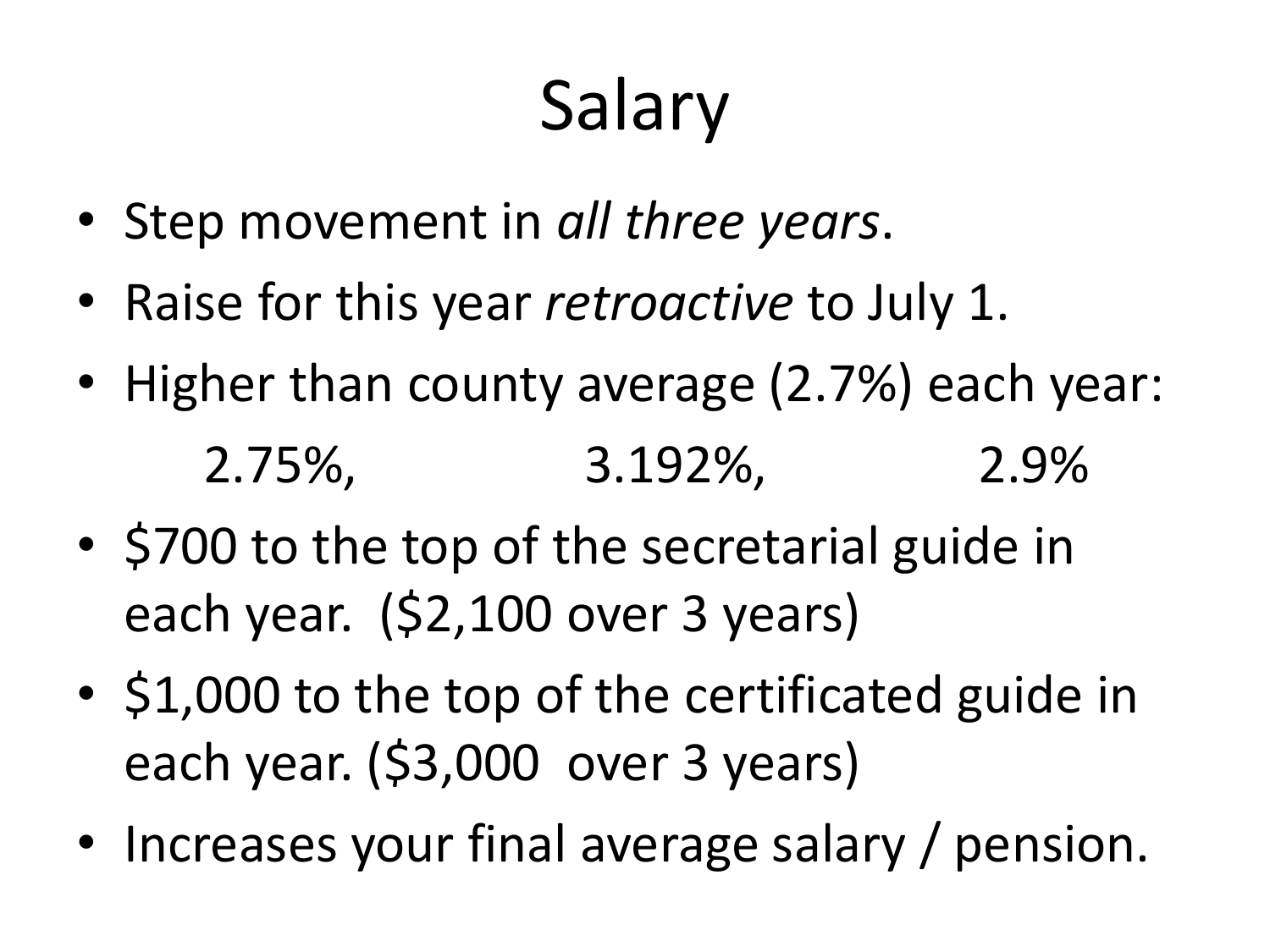# Salary

|                    | <b>Base</b>                 | Year 1                      |      | Year 2        | Year 3       |
|--------------------|-----------------------------|-----------------------------|------|---------------|--------------|
|                    | 2017-18                     | 2018-19                     |      | 2019-20       | 2020-21      |
|                    |                             |                             |      |               |              |
| <b>Teachers</b>    | \$63,089,188                | \$64,824,186                |      | \$66,893,810  | \$68,833,512 |
|                    |                             |                             |      |               |              |
| <b>Secretaries</b> | $\mathfrak{F}$<br>2,936,129 | \$3,016,911                 |      | \$3,112,836   | \$3,203,233  |
|                    |                             |                             |      |               |              |
| <b>Total</b>       | \$66,025,317                | \$67,841,097                |      | \$70,006,646  | \$72,036,745 |
|                    | <b>Difference</b>           | 1,815,780<br>$\mathfrak{F}$ |      | \$2,165,549   | \$2,030,099  |
|                    | $\frac{1}{2}$               | 2.750%                      |      | 3.192%        | 2.900%       |
|                    |                             |                             |      |               |              |
|                    |                             | 1.0275                      |      | 1.0275        | 1.0290       |
|                    |                             | 2.75%                       |      | 2.75%         | 2.90%        |
|                    | <b>Target</b>               | \$67,841,013                |      | \$69,706,641  | \$72,036,834 |
|                    |                             |                             | addl | \$<br>300,000 |              |
|                    |                             |                             |      | \$70,006,641  |              |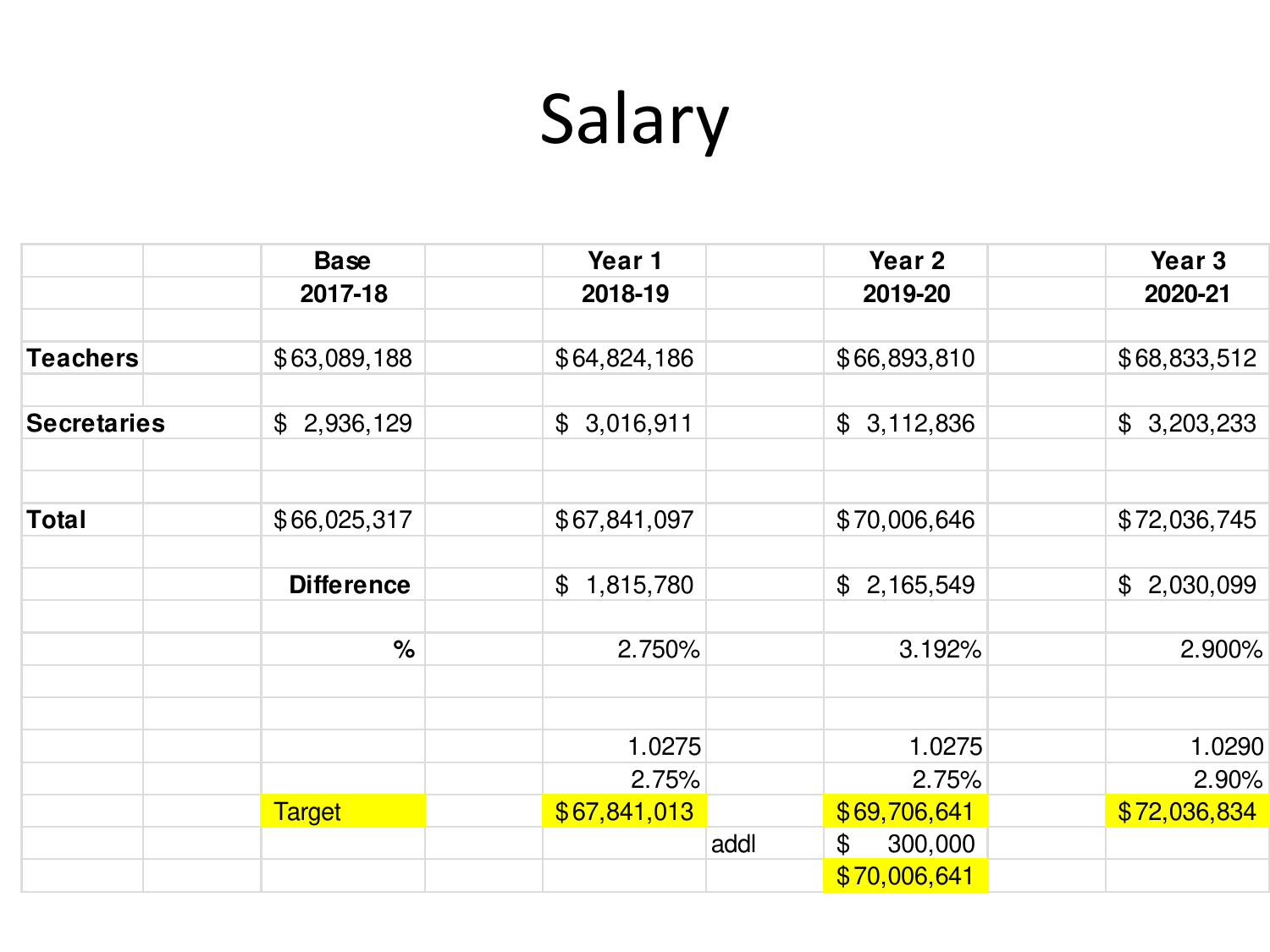# Average Raises (Combined)

- Average Raises:
- $\cdot$  \$ 1,849.06
- $\cdot$  \$ 2,205.24
- $\cdot$  \$ 2,067.31

• This is a significant improvement over the last two contracts.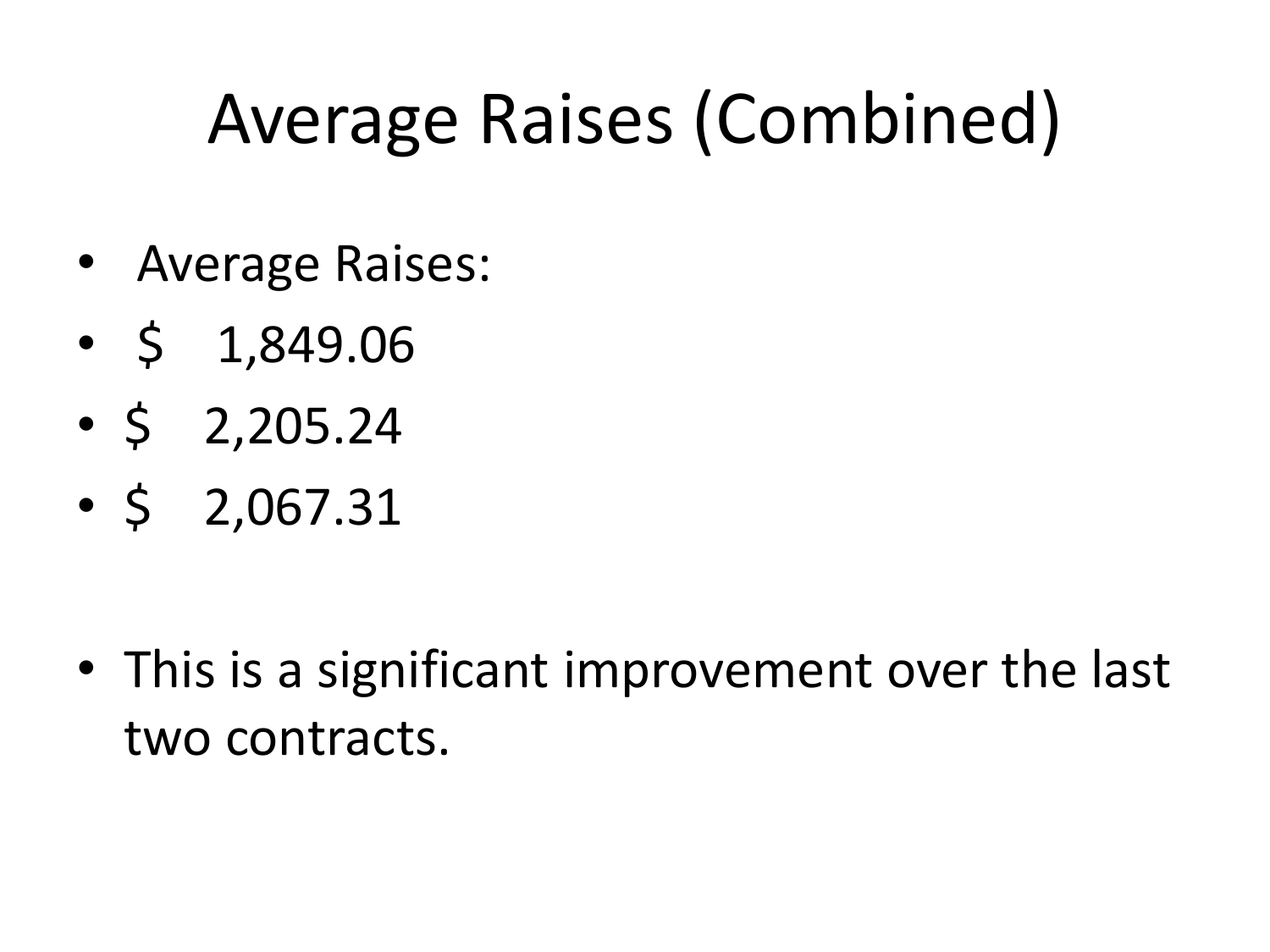### Why Increase the Top?

|      |              |              |         |       |              |                    |           | IMPACT OF THE VBOE-VEA SETTLEMENT ON THE TOP STEP OF THE TEACHER SALARY GUIDE |                    |         |                |                       |         |                 |
|------|--------------|--------------|---------|-------|--------------|--------------------|-----------|-------------------------------------------------------------------------------|--------------------|---------|----------------|-----------------------|---------|-----------------|
|      |              |              |         |       |              |                    |           |                                                                               |                    |         |                |                       |         |                 |
|      |              |              |         |       | Medical      |                    | Medical   | Pension                                                                       |                    | Pension |                |                       |         | Difference From |
| Year |              | Gross Salary |         | Raise | Rate         |                    | Deduction | Rate %                                                                        |                    |         |                | Deduction Net* Salary |         | Previous Year   |
|      |              |              |         |       | Tier 4 - 24% |                    |           |                                                                               |                    |         |                |                       |         |                 |
| 2018 | $\zeta$      | 84,899       | \$      | 1,000 | of premium   | \$                 | 8,865     | 7.50                                                                          | \$                 | 6,367   | \$.            | 69,667                | \$      | 252             |
|      |              |              |         |       | Tier 4 - 24% |                    |           |                                                                               |                    |         |                |                       |         |                 |
| 2017 | $\mathsf{S}$ | 83,899       | $\zeta$ | 305   | of premium   | S.                 | 8,312     | 7.36                                                                          | \$                 | 6,173   | $\mathsf{S}$   | 69,415                | \$      | (356)           |
|      |              |              |         |       | Tier 4 - 24% |                    |           |                                                                               |                    |         |                |                       |         |                 |
| 2016 | $\zeta$      | 83,594       | \$      | 343   | of premium   | \$                 | 7,792     | 7.21                                                                          | $\zeta$            | 6,031   | $\mathsf{S}$   | 69,771                | \$      | (187)           |
|      |              |              |         |       | Tier 4 - 24% |                    |           |                                                                               |                    |         |                |                       |         |                 |
| 2015 | \$           | 83,251       | $\zeta$ | 367   | of premium   | $\mathsf{\dot{S}}$ | 7,406     | 7.07                                                                          | \$                 | 5,887   | \$             | 69,958                | $\zeta$ | (2, 204)        |
|      |              |              |         |       | Tier 3 - 18% |                    |           |                                                                               |                    |         |                |                       |         |                 |
| 2014 | \$           | 82,884       | $\zeta$ | 82    | of premium   | \$                 | 4,980     | 6.93                                                                          | \$                 | 5,743   | $\zeta$        | 72,161                | $\zeta$ | (2,013)         |
|      |              |              |         |       | Tier 2 - 12% |                    |           |                                                                               |                    |         |                |                       |         |                 |
| 2013 | \$           | 82,802       | \$      | 129   | of premium   | \$                 | 3,009     | 6.79                                                                          | $\mathsf{\dot{S}}$ | 5,619   | \$             | 74,174                | $\zeta$ | (1, 447)        |
|      |              |              |         |       | Tier 1 - 6%  |                    |           |                                                                               |                    |         |                |                       |         |                 |
| 2012 | \$           | 82,673       | \$      | 1,269 | of premium   | \$                 | 1,560     | 6.64                                                                          | $\zeta$            | 5,492   | $\mathsf{S}^-$ | 75,621                | \$      | 729             |
|      |              |              |         |       |              |                    |           |                                                                               |                    |         |                |                       |         |                 |
| 2011 | $\mathsf{S}$ | 81,404       | $\zeta$ | 772   | 1.5% salary  | \$                 | 1,221     | 6.50                                                                          | \$                 | 5,291   | \$             | 74,892                | \$      | (96)            |
|      |              |              |         |       |              |                    |           |                                                                               |                    |         |                |                       |         |                 |
| 2010 | $\zeta$      | 80,632       | \$      | 632   | 1.5% salary  | \$                 | 1,209     | 5.50                                                                          | \$                 | 4,435   | \$             | 74,988                | $\zeta$ | (312)           |
|      |              |              |         |       |              |                    |           |                                                                               |                    |         |                |                       |         |                 |
| 2009 | \$           | 80,000       |         |       | \$300 dental | \$                 | 300       | 5.50                                                                          | \$                 | 4,400   | \$             | 75,300                |         |                 |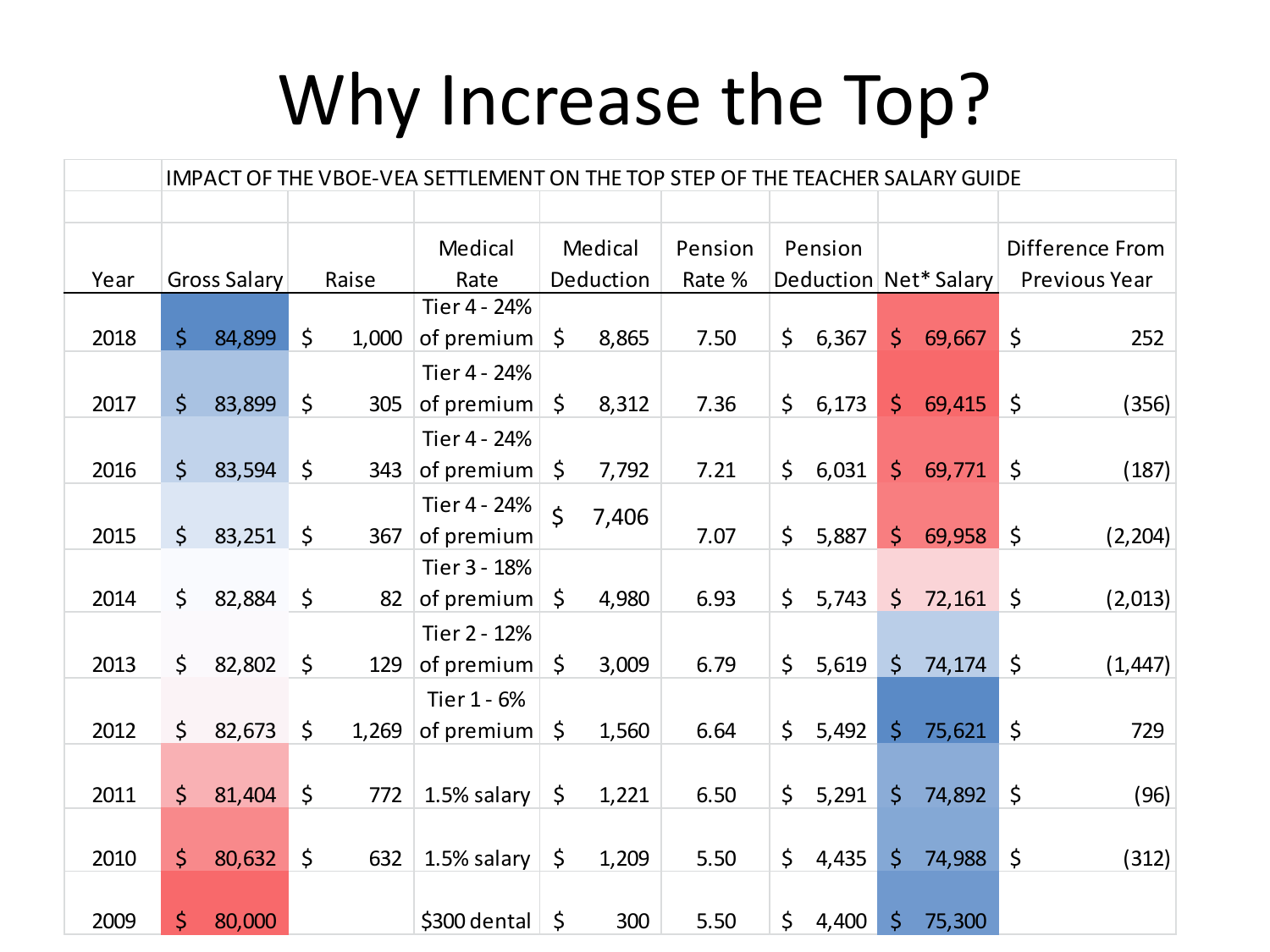### Salary – Secretarial (Base, Year 1)

| <b>BASE YEAR</b>    |                             |        |                                              |        |        |                        | YEAR <sub>1</sub>   |                             |        |                                                                     |        |        |        |
|---------------------|-----------------------------|--------|----------------------------------------------|--------|--------|------------------------|---------------------|-----------------------------|--------|---------------------------------------------------------------------|--------|--------|--------|
| 2017-18             | <b>Vineland Secretaries</b> |        |                                              |        |        |                        | 2018-19             | <b>Vineland Secretaries</b> |        |                                                                     |        |        |        |
| <b>Salary Guide</b> |                             |        |                                              |        |        |                        | <b>Salary Guide</b> |                             |        |                                                                     |        |        |        |
| <b>Step</b>         |                             |        | Generic 12 Senior 12 Principal 12 Generic 10 |        |        | Senior 10 Principal 10 | <b>Step</b>         |                             |        | Generic 12 Senior 12 Principal 12 Generic 10 Senior 10 Principal 10 |        |        |        |
| 1.                  | 24,974                      | 28,474 | 31,974                                       | 20,374 | 23,174 | 25,974                 | $\mathbf{1}$        | 24,974                      | 28,474 | 31,974                                                              | 20,812 | 23,728 | 26,645 |
| 2                   | 25,766                      | 29,266 | 32,766                                       | 21,007 | 23,807 | 26,607                 | $\bf 2$             | 25,574                      | 29,074 | 32,574                                                              | 21,312 | 24,228 | 27,145 |
| 3                   | 26,557                      | 30,057 | 33,557                                       | 21,641 | 24,441 | 27,241                 | 3                   | 26,174                      | 29,674 | 33,174                                                              | 21,812 | 24,728 | 27,645 |
| 4                   | 27,349                      | 30,849 | 34,349                                       | 22,274 | 25,074 | 27,874                 | 4                   | 26,974                      | 30,474 | 33,974                                                              | 22,478 | 25,395 | 28,312 |
| 5                   | 28,141                      | 31,641 | 35,141                                       | 22,907 | 25,707 | 28,507                 | 5                   | 27,774                      | 31,274 | 34,774                                                              | 23,145 | 26,062 | 28,978 |
| 6                   | 28,932                      | 32,432 | 35,932                                       | 23,541 | 26,341 | 29,141                 | 6                   | 28,574                      | 32,074 | 35,574                                                              | 23,812 | 26,728 | 29,645 |
| $\overline{7}$      | 29,724                      | 33,224 | 36,724                                       | 24,174 | 26,974 | 29,774                 | $\overline{7}$      | 29,374                      | 32,874 | 36,374                                                              | 24,478 | 27,395 | 30,312 |
| 8                   | 30,516                      | 34,016 | 37,516                                       | 24,807 | 27,607 | 30,407                 | 8                   | 30,174                      | 33,674 | 37,174                                                              | 25,145 | 28,062 | 30,978 |
| 9                   | 31,307                      | 34,807 | 38,307                                       | 25,441 | 28,241 | 31,041                 | 9                   | 30,974                      | 34,474 | 37,974                                                              | 25,812 | 28,728 | 31,645 |
| 10                  | 32,099                      | 35,599 | 39,099                                       | 26,074 | 28,874 | 31,674                 | ${\bf 10}$          | 31,774                      | 35,274 | 38,774                                                              | 26,478 | 29,395 | 32,312 |
| 11                  | 32,891                      | 36,391 | 39,891                                       | 26,707 | 29,507 | 32,307                 | 11                  | 32,574                      | 36,074 | 39,574                                                              | 27,145 | 30,062 | 32,978 |
| 12                  | 33,682                      | 37,182 | 40,682                                       | 27,341 | 30,141 | 32,941                 | $12$                | 33,424                      | 36,924 | 40,424                                                              | 27,853 | 30,770 | 33,687 |
| 13                  | 34,474                      | 37,974 | 41,474                                       | 27,974 | 30,774 | 33,574                 | 13                  | 34,274                      | 37,774 | 41,274                                                              | 28,562 | 31,478 | 34,395 |
| 14                  | 35,266                      | 38,766 | 42,266                                       | 28,607 | 31,407 | 34,207                 | 14                  | 35,124                      | 38,624 | 42,124                                                              | 29,270 | 32,187 | 35,103 |
| 15                  | 36,057                      | 39,557 | 43,057                                       | 29,241 | 32,041 | 34,841                 | 15                  | 35,974                      | 39,474 | 42,974                                                              | 29,978 | 32,895 | 35,812 |
| 16                  | 36,849                      | 40,349 | 43,849                                       | 29,874 | 32,674 | 35,474                 | 16                  | 36,824                      | 40,324 | 43,824                                                              | 30,687 | 33,603 | 36,520 |
| 17                  | 37,641                      | 41,141 | 44,641                                       | 30,507 | 33,307 | 36,107                 | 17                  | 37,674                      | 41,174 | 44,674                                                              | 31,395 | 34,312 | 37,228 |
| 18                  | 38,432                      | 41,932 | 45,432                                       | 31,141 | 33,941 | 36,741                 | 18                  | 38,549                      | 42,049 | 45,549                                                              | 32,124 | 35,041 | 37,958 |
| 19                  | 39,224                      | 42,724 | 46,224                                       | 31,774 | 34,574 | 37,374                 | 19                  | 39,424                      | 42,924 | 46,424                                                              | 32,853 | 35,770 | 38,687 |
| 20                  | 40,016                      | 43,516 | 47,016                                       | 32,407 | 35,207 | 38,007                 | ${\bf 20}$          | 40,299                      | 43,799 | 47,299                                                              | 33,583 | 36,499 | 39,416 |
| 21                  | 40,807                      | 44,307 | 47,807                                       | 33,041 | 35,841 | 38,641                 | 21                  | 41,174                      | 44,674 | 48,174                                                              | 34,312 | 37,228 | 40,145 |
| 22                  | 41,599                      | 45,099 | 48,599                                       | 33,674 | 36,474 | 39,274                 | 22                  | 42,049                      | 45,549 | 49,049                                                              | 35,041 | 37,958 | 40,874 |
| 23                  | 42,391                      | 45,891 | 49,391                                       | 34,307 | 37,107 | 39,907                 | 23                  | 42,924                      | 46,424 | 49,924                                                              | 35,770 | 38,687 | 41,603 |
| 24                  | 43,182                      | 46,682 | 50,182                                       | 34,941 | 37,741 | 40,541                 | ${\bf 24}$          | 43,799                      | 47,299 | 50,799                                                              | 36,499 | 39,416 | 42,333 |
| 25                  | 43,974                      | 47,474 | 50,974                                       | 35,574 | 38,374 | 41,174                 | 25                  | 44,674                      | 48,174 | 51,674                                                              | 37,228 | 40,145 | 43,062 |
| <b>OG</b>           |                             |        |                                              | 38,740 |        | 42,110                 | OG                  |                             |        |                                                                     | 39,440 |        | 42,810 |
| OG                  |                             |        |                                              | 39,475 |        |                        | OG                  |                             |        |                                                                     | 40,175 |        |        |
| OG                  |                             |        |                                              | 40,615 |        |                        | OG                  |                             |        |                                                                     | 41,315 |        |        |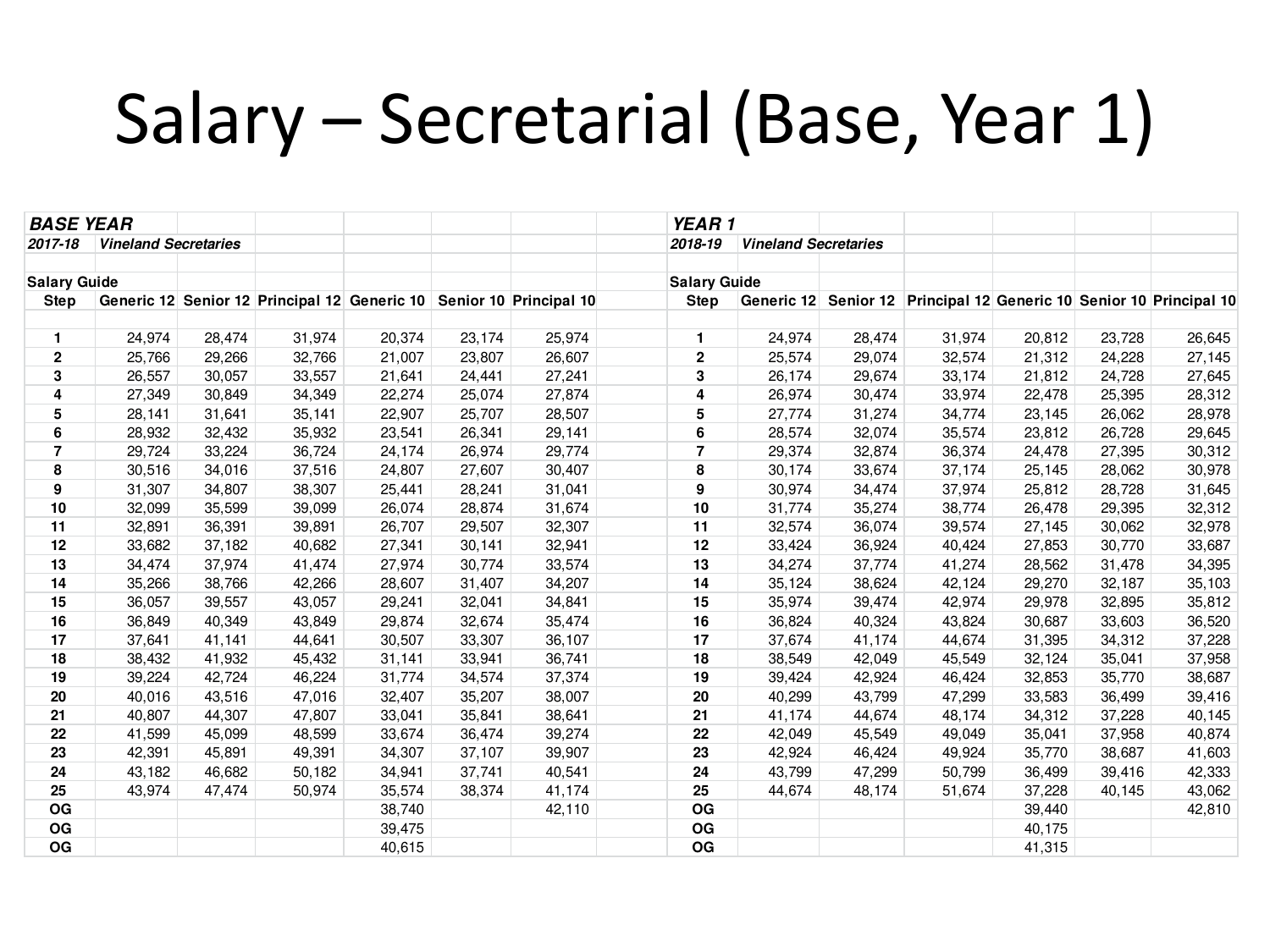### Salary – Secretarial (Years 2, 3)

| <b>YEAR2</b>        |                             |        |        |        |        |                                                                     | YEAR <sub>3</sub>   |                             |        |                                                                     |        |        |        |
|---------------------|-----------------------------|--------|--------|--------|--------|---------------------------------------------------------------------|---------------------|-----------------------------|--------|---------------------------------------------------------------------|--------|--------|--------|
| 2019-20             | <b>Vineland Secretaries</b> |        |        |        |        |                                                                     | 2020-21             | <b>Vineland Secretaries</b> |        |                                                                     |        |        |        |
| <b>Salary Guide</b> |                             |        |        |        |        |                                                                     | <b>Salary Guide</b> |                             |        |                                                                     |        |        |        |
| <b>Step</b>         |                             |        |        |        |        | Generic 12 Senior 12 Principal 12 Generic 10 Senior 10 Principal 10 | <b>Step</b>         |                             |        | Generic 12 Senior 12 Principal 12 Generic 10 Senior 10 Principal 10 |        |        |        |
| 1                   | 25,724                      | 29,224 | 32,724 | 21,437 | 24,353 | 27,270                                                              | $\mathbf{1}$        | 26,070                      | 29,570 | 33,070                                                              | 21,725 | 24,642 | 27,558 |
| $\mathbf 2$         | 26,324                      | 29,824 | 33,324 | 21,937 | 24,853 | 27,770                                                              | $\mathbf 2$         | 26,670                      | 30,170 | 33,670                                                              | 22,225 | 25,142 | 28,058 |
| 3                   | 26,924                      | 30,424 | 33,924 | 22,437 | 25,353 | 28,270                                                              | 3                   | 27,270                      | 30,770 | 34,270                                                              | 22,725 | 25,642 | 28,558 |
| 4                   | 27,524                      | 31,024 | 34,524 | 22,937 | 25,853 | 28,770                                                              | 4                   | 27,870                      | 31,370 | 34,870                                                              | 23,225 | 26,142 | 29,058 |
| 5                   | 28,324                      | 31,824 | 35,324 | 23,603 | 26,520 | 29,437                                                              | 5                   | 28,470                      | 31,970 | 35,470                                                              | 23,725 | 26,642 | 29,558 |
| 6                   | 29,124                      | 32,624 | 36,124 | 24,270 | 27,187 | 30,103                                                              | 6                   | 29,320                      | 32,820 | 36,320                                                              | 24,433 | 27,350 | 30,267 |
| $\overline{7}$      | 29,924                      | 33,424 | 36,924 | 24,937 | 27,853 | 30,770                                                              | $\overline{7}$      | 30,170                      | 33,670 | 37,170                                                              | 25,142 | 28,058 | 30,975 |
| 8                   | 30,724                      | 34,224 | 37,724 | 25,603 | 28,520 | 31,437                                                              | 8                   | 31,019                      | 34,519 | 38,019                                                              | 25,849 | 28,766 | 31,683 |
| 9                   | 31,524                      | 35,024 | 38,524 | 26,270 | 29,187 | 32,103                                                              | 9                   | 31,869                      | 35,369 | 38,869                                                              | 26,558 | 29,474 | 32,391 |
| 10                  | 32,324                      | 35,824 | 39,324 | 26,937 | 29,853 | 32,770                                                              | $10\,$              | 32,744                      | 36,244 | 39,744                                                              | 27,287 | 30,203 | 33,120 |
| 11                  | 33,124                      | 36,624 | 40,124 | 27,603 | 30,520 | 33,437                                                              | 11                  | 33,619                      | 37,119 | 40,619                                                              | 28,016 | 30,933 | 33,849 |
| 12                  | 33,974                      | 37,474 | 40,974 | 28,312 | 31,228 | 34,145                                                              | 12                  | 34,494                      | 37,994 | 41,494                                                              | 28,745 | 31,662 | 34,578 |
| 13                  | 34,824                      | 38,324 | 41,824 | 29,020 | 31,937 | 34,853                                                              | 13                  | 35,369                      | 38,869 | 42,369                                                              | 29,474 | 32,391 | 35,308 |
| 14                  | 35,674                      | 39,174 | 42,674 | 29,728 | 32,645 | 35,562                                                              | 14                  | 36,244                      | 39,744 | 43,244                                                              | 30,203 | 33,120 | 36,037 |
| 15                  | 36,524                      | 40,024 | 43,524 | 30,437 | 33,353 | 36,270                                                              | 15                  | 37,119                      | 40,619 | 44,119                                                              | 30,933 | 33,849 | 36,766 |
| $16$                | 37,399                      | 40,899 | 44,399 | 31,166 | 34,083 | 36,999                                                              | $16\,$              | 37,994                      | 41,494 | 44,994                                                              | 31,662 | 34,578 | 37,495 |
| 17                  | 38,274                      | 41,774 | 45,274 | 31,895 | 34,812 | 37,728                                                              | 17                  | 38,874                      | 42,374 | 45,874                                                              | 32,395 | 35,312 | 38,228 |
| 18                  | 39,149                      | 42,649 | 46,149 | 32,624 | 35,541 | 38,458                                                              | 18                  | 39,774                      | 43,274 | 46,774                                                              | 33,145 | 36,062 | 38,978 |
| 19                  | 40,024                      | 43,524 | 47,024 | 33,353 | 36,270 | 39,187                                                              | 19                  | 40,674                      | 44,174 | 47,674                                                              | 33,895 | 36,812 | 39,728 |
| 20                  | 40,899                      | 44,399 | 47,899 | 34,083 | 36,999 | 39,916                                                              | $20\,$              | 41,574                      | 45,074 | 48,574                                                              | 34,645 | 37,562 | 40,478 |
| 21                  | 41,774                      | 45,274 | 48,774 | 34,812 | 37,728 | 40,645                                                              | 21                  | 42,474                      | 45,974 | 49,474                                                              | 35,395 | 38,312 | 41,228 |
| 22                  | 42,674                      | 46,174 | 49,674 | 35,562 | 38,478 | 41,395                                                              | 22                  | 43,374                      | 46,874 | 50,374                                                              | 36,145 | 39,062 | 41,978 |
| 23                  | 43,574                      | 47,074 | 50,574 | 36,312 | 39,228 | 42,145                                                              | 23                  | 44,274                      | 47,774 | 51,274                                                              | 36,895 | 39,812 | 42,728 |
| 24                  | 44,474                      | 47,974 | 51,474 | 37,062 | 39,978 | 42,895                                                              | 24                  | 45,174                      | 48,674 | 52,174                                                              | 37,645 | 40,562 | 43,478 |
| 25                  | 45,374                      | 48,874 | 52,374 | 37,812 | 40,728 | 43,645                                                              | 25                  | 46,074                      | 49,574 | 53,074                                                              | 38,395 | 41,312 | 44,228 |
| <b>OG</b>           |                             |        |        | 40,140 |        | 43,510                                                              | OG                  |                             |        |                                                                     | 40,840 |        | 44,210 |
| OG                  |                             |        |        | 40,875 |        |                                                                     | OG                  |                             |        |                                                                     | 41,575 |        |        |
| <b>OG</b>           |                             |        |        | 42,015 |        |                                                                     | OG                  |                             |        |                                                                     | 42,715 |        |        |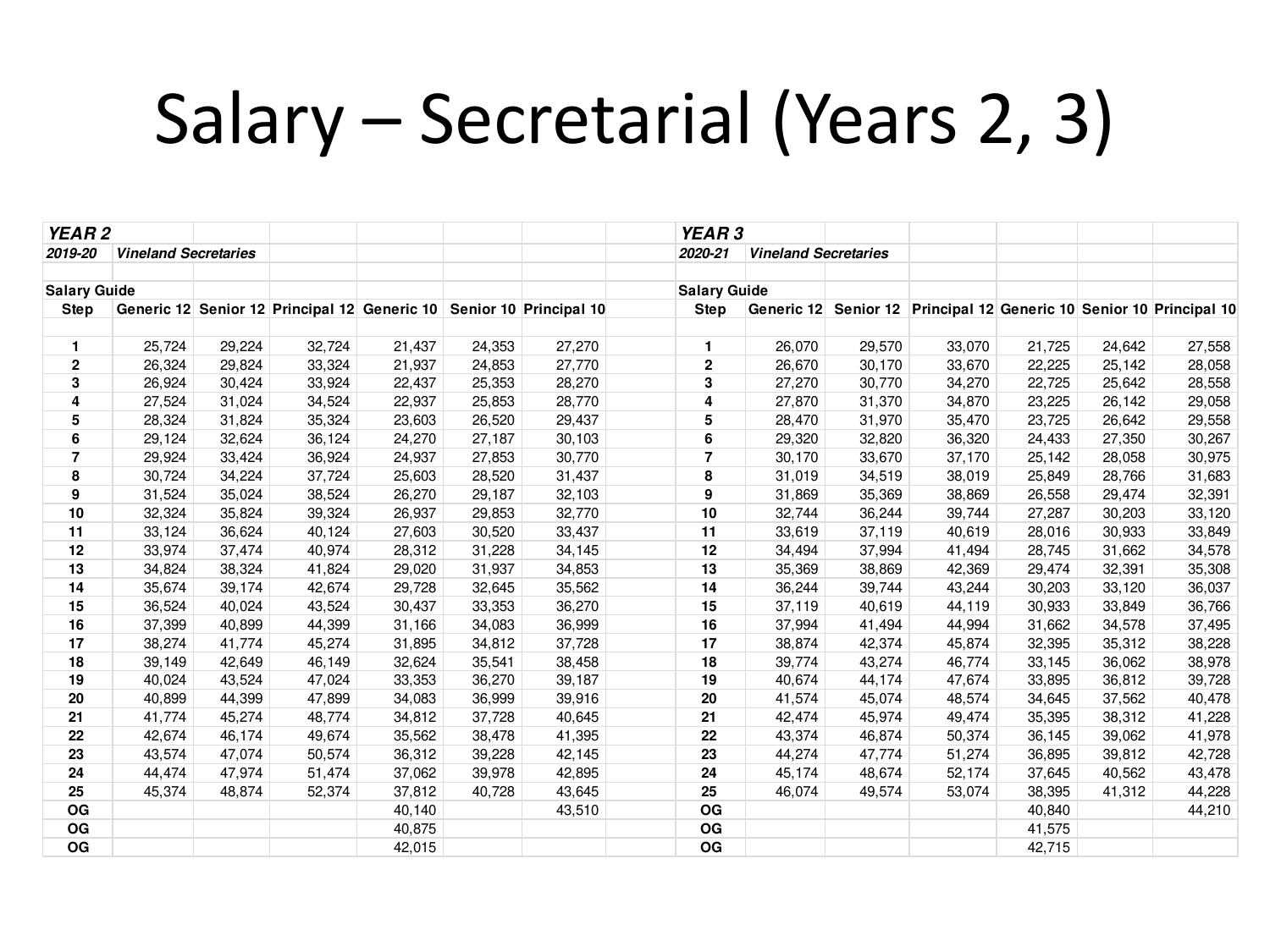### Salary – Certificated (Base, Year 1)

| <b>BASE YEAR</b>    |                          |           |              |        |         | YEAR <sub>1</sub>   |                          |        |              |        |         |
|---------------------|--------------------------|-----------|--------------|--------|---------|---------------------|--------------------------|--------|--------------|--------|---------|
| 2017-18             | <b>Vineland Teachers</b> |           |              |        |         | 2018-19             | <b>Vineland Teachers</b> |        |              |        |         |
| <b>Salary Guide</b> |                          |           |              |        |         | <b>Salary Guide</b> |                          |        |              |        |         |
| Step                | <b>ND</b>                | <b>BA</b> | <b>BA+30</b> | МA     | $MA+30$ | <b>Step</b>         | <b>ND</b>                | BA     | <b>BA+30</b> | MА     | $MA+30$ |
|                     |                          |           |              |        |         |                     |                          |        |              |        |         |
| 0                   | 54,533                   | 55,533    | 56,133       | 57,033 | 58,033  | 0                   | 54,882                   | 55,882 | 56,482       | 57,382 | 58,382  |
| 1                   | 54,883                   | 55,883    | 56,483       | 57,383 | 58,383  |                     | 55,132                   | 56,132 | 56,732       | 57,632 | 58,632  |
| $\mathbf 2$         | 55,233                   | 56,233    | 56,833       | 57,733 | 58,733  | $\mathbf 2$         | 55,482                   | 56,482 | 57,082       | 57,982 | 58,982  |
| 3                   | 55,483                   | 56,483    | 57,083       | 57,983 | 58,983  | 3                   | 55,732                   | 56,732 | 57,332       | 58,232 | 59,232  |
| 4                   | 55,733                   | 56,733    | 57,333       | 58,233 | 59,233  | 4                   | 55,982                   | 56,982 | 57,582       | 58,482 | 59,482  |
| 5                   | 55,983                   | 56,983    | 57,583       | 58,483 | 59,483  | 5                   | 56,232                   | 57,232 | 57,832       | 58,732 | 59,732  |
| 6                   | 56,233                   | 57,233    | 57,833       | 58,733 | 59,733  | 6                   | 56,482                   | 57,482 | 58,082       | 58,982 | 59,982  |
|                     | 56,483                   | 57,483    | 58,083       | 58,983 | 59,983  |                     | 56,732                   | 57,732 | 58,332       | 59,232 | 60,232  |
| 8                   | 56,733                   | 57,733    | 58,333       | 59,233 | 60,233  | 8                   | 56,982                   | 57,982 | 58,582       | 59,482 | 60,482  |
| 9                   | 57,076                   | 58,076    | 58,676       | 59,576 | 60,576  | 9                   | 57,325                   | 58,325 | 58,925       | 59,825 | 60,825  |
| 10                  | 57,946                   | 58,946    | 59,546       | 60,446 | 61,446  | $10\,$              | 58,195                   | 59,195 | 59,795       | 60,695 | 61,695  |
| 11                  | 59,835                   | 60,835    | 61,435       | 62,335 | 63,335  | 11                  | 60,085                   | 61,085 | 61,685       | 62,585 | 63,585  |
| 12                  | 62,124                   | 63,124    | 63,724       | 64,624 | 65,624  | 12                  | 62,375                   | 63,375 | 63,975       | 64,875 | 65,875  |
| 13                  | 64,309                   | 65,309    | 65,909       | 66,809 | 67,809  | 13                  | 64,560                   | 65,560 | 66,160       | 67,060 | 68,060  |
| 14                  | 67,597                   | 68,597    | 69,197       | 70,097 | 71,097  | 14                  | 67,849                   | 68,849 | 69,449       | 70,349 | 71,349  |
| 15                  | 70,793                   | 71,793    | 72,393       | 73,293 | 74,293  | 15                  | 70,849                   | 71,849 | 72,449       | 73,349 | 74,349  |
| 16                  | 73,732                   | 74,732    | 75,332       | 76,232 | 77,232  | 16                  | 73,849                   | 74,849 | 75,449       | 76,349 | 77,349  |
| 17                  | 76,762                   | 77,671    | 78,271       | 79,171 | 80,171  | 17                  | 76,899                   | 77,899 | 78,499       | 79,399 | 80,399  |
| 18                  | 79,788                   | 80,788    | 81,388       | 82,288 | 83,288  | 18                  | 79,999                   | 80,999 | 81,599       | 82,499 | 83,499  |
| 19                  | 82,899                   | 83,899    | 84,499       | 85,399 | 86,399  | 19                  | 83,899                   | 84,899 | 85,499       | 86,399 | 87,399  |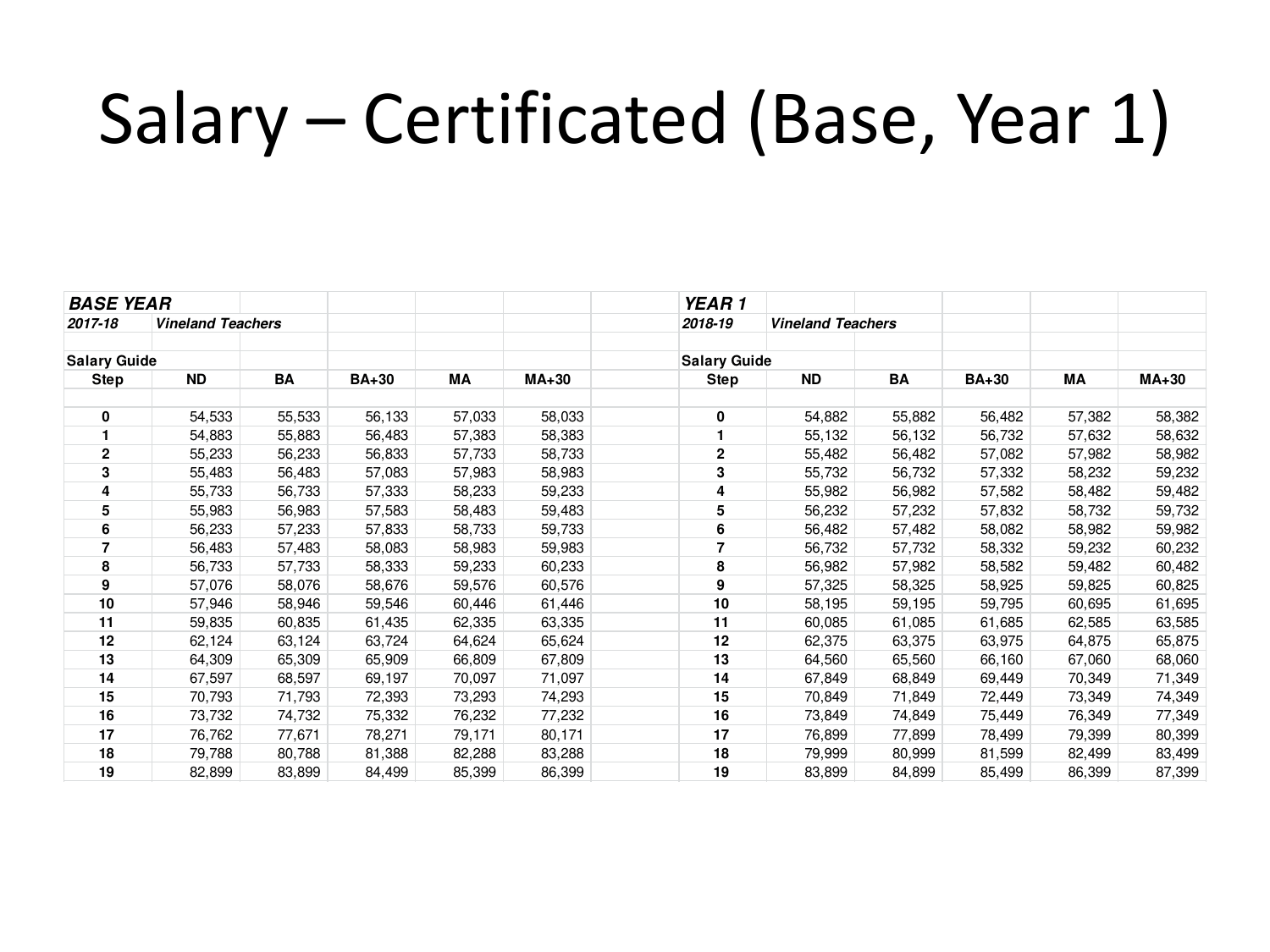### Salary – Certificated (Years 2, 3)

| YEAR <sub>2</sub>   |                          |        |              |        |        | YEAR <sub>3</sub>   |                          |           |              |        |              |
|---------------------|--------------------------|--------|--------------|--------|--------|---------------------|--------------------------|-----------|--------------|--------|--------------|
| 2019-20             | <b>Vineland Teachers</b> |        |              |        |        | 2020-21             | <b>Vineland Teachers</b> |           |              |        |              |
| <b>Salary Guide</b> |                          |        |              |        |        | <b>Salary Guide</b> |                          |           |              |        |              |
| Step                | <b>ND</b>                | BA     | <b>BA+30</b> | MА     | MA+30  | Step                | <b>ND</b>                | <b>BA</b> | <b>BA+30</b> | MA     | <b>MA+30</b> |
| 0                   | 55,157                   | 56,157 | 56,757       | 57,657 | 58,657 | 0                   | 55,701                   | 56,701    | 57,301       | 58,201 | 59,201       |
|                     | 55,407                   | 56,407 | 57,007       | 57,907 | 58,907 | 1                   | 55,951                   | 56,951    | 57,551       | 58,451 | 59,451       |
| $\mathbf 2$         | 55,657                   | 56,657 | 57,257       | 58,157 | 59,157 | $\mathbf 2$         | 56,201                   | 57,201    | 57,801       | 58,701 | 59,701       |
| 3                   | 55,907                   | 56,907 | 57,507       | 58,407 | 59,407 | 3                   | 56,451                   | 57,451    | 58,051       | 58,951 | 59,951       |
| 4                   | 56,157                   | 57,157 | 57,757       | 58,657 | 59,657 | 4                   | 56,701                   | 57,701    | 58,301       | 59,201 | 60,201       |
| 5                   | 56,532                   | 57,532 | 58,132       | 59,032 | 60,032 | 5                   | 57,076                   | 58,076    | 58,676       | 59,576 | 60,576       |
| 6                   | 56,932                   | 57,932 | 58,532       | 59,432 | 60,432 | 6                   | 57,476                   | 58,476    | 59,076       | 59,976 | 60,976       |
|                     | 57,432                   | 58,432 | 59,032       | 59,932 | 60,932 |                     | 57,976                   | 58,976    | 59,576       | 60,476 | 61,476       |
| 8                   | 57,932                   | 58,932 | 59,532       | 60,432 | 61,432 | 8                   | 58,476                   | 59,476    | 60,076       | 60,976 | 61,976       |
| 9                   | 58,682                   | 59,682 | 60,282       | 61,182 | 62,182 | 9                   | 59,225                   | 60,225    | 60,825       | 61,725 | 62,725       |
| 10                  | 59,432                   | 60,432 | 61,032       | 61,932 | 62,932 | 10                  | 59,975                   | 60,975    | 61,575       | 62,475 | 63,475       |
| 11                  | 60,932                   | 61,932 | 62,532       | 63,432 | 64,432 | 11                  | 61,475                   | 62,475    | 63,075       | 63,975 | 64,975       |
| 12                  | 63,232                   | 64,232 | 64,832       | 65,732 | 66,732 | 12                  | 63,875                   | 64,875    | 65,475       | 66,375 | 67,375       |
| 13                  | 65,532                   | 66,532 | 67,132       | 68,032 | 69,032 | 13                  | 66,275                   | 67,275    | 67,875       | 68,775 | 69,775       |
| 14                  | 68,531                   | 69,531 | 70,131       | 71,031 | 72,031 | 14                  | 69,275                   | 70,275    | 70,875       | 71,775 | 72,775       |
| 15                  | 71,531                   | 72,531 | 73,131       | 74,031 | 75,031 | 15                  | 72,275                   | 73,275    | 73,875       | 74,775 | 75,775       |
| 16                  | 74,631                   | 75,631 | 76,231       | 77,131 | 78,131 | 16                  | 75,375                   | 76,375    | 76,975       | 77,875 | 78,875       |
| 17                  | 77,731                   | 78,731 | 79,331       | 80,231 | 81,231 | 17                  | 78,575                   | 79,575    | 80,175       | 81,075 | 82,075       |
| 18                  | 80,999                   | 81,999 | 82,599       | 83,499 | 84,499 | 18                  | 81,824                   | 82,824    | 83,424       | 84,324 | 85,324       |
| 19                  | 84,899                   | 85,899 | 86,499       | 87,399 | 88,399 | 19                  | 85,899                   | 86,899    | 87,499       | 88,399 | 89,399       |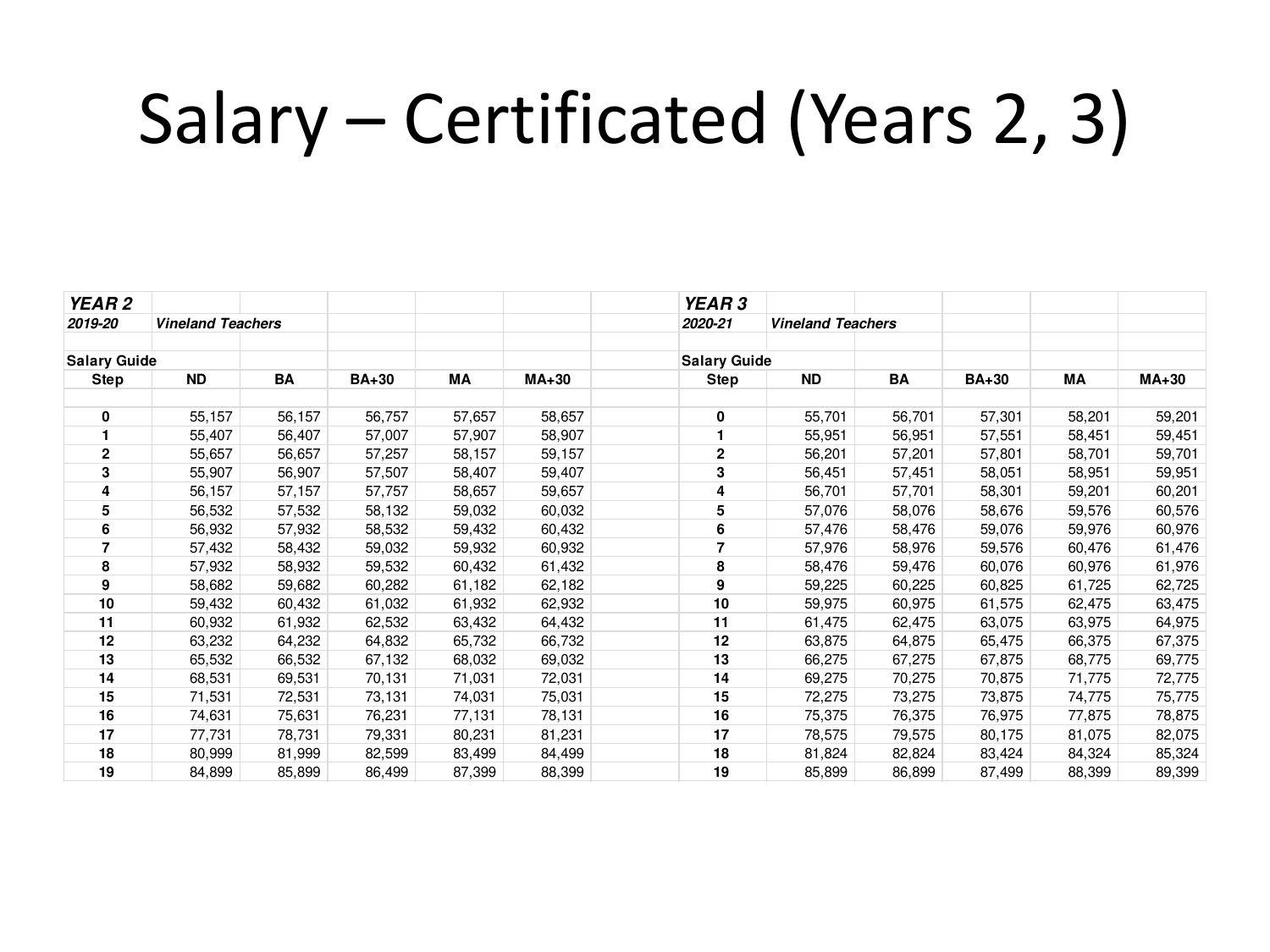# Voting

- Thursday at your building
- If ratified, Board will consider at next Board meeting
- If ratified by Board, final executed agreement must be executed and all final language agreed to.
- Print new contract booklets.